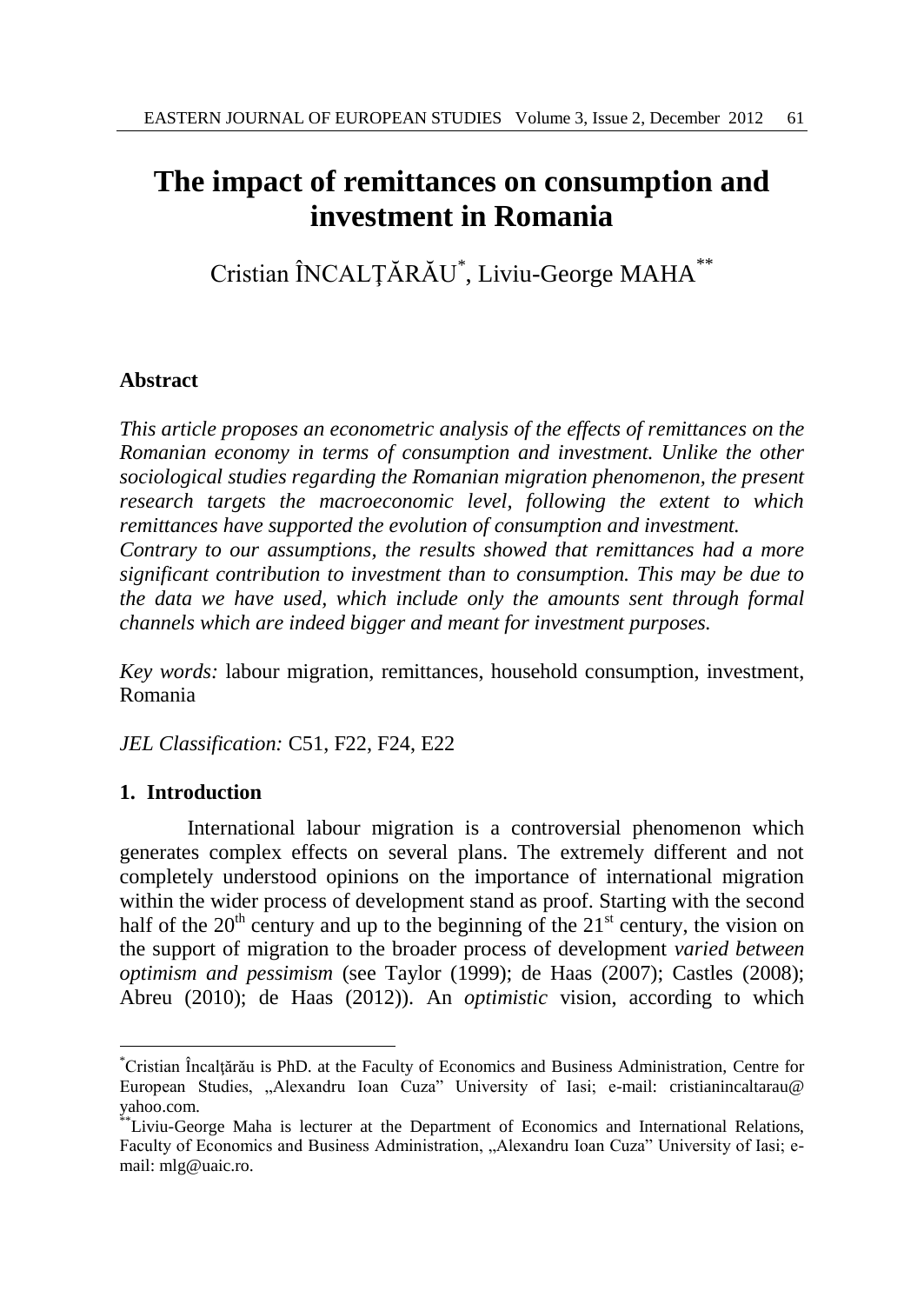migration leads to a development path as in the case of Western, Central and North European countries that had given approximately 55 million emigrants to the New World (between 1820-1920) (Hatton and Wiliamson, 1998, p. 4), dominated the post-World War Two period, in the 50s and 60s. It was assumed that migration would cover the lack of capital in developing countries especially by means of remittances; moreover, it was expected for migration to lead to a better allocation of resources (including the capital from remittances) and, as a result, to stimulate the overall increase of productivity favouring, at the same time, the convergence of the incomes level until international migration was totally discouraged.

The deterioration of economic conditions at the beginning of the 70s in the context of the oil crisis contributed to a change in the vision on migration which started to become a *pessimistic* one; it was considered that not only had migration failed in minimizing the gaps in development, but it was a selfperpetuating process which drained the migrant sending areas of their labour and capital, crowding out local production. Even more, it contributed to the development gaps deepening both through the creation of a dependency on developed countries (for instance, having in view that the received remittances were mostly directed to *consumerism* in households; because not all these goods were manufactured in their country of origin, remittances were blamed for favouring a dependency on other countries by the increase of imports), and the departure of the most educated and dynamic persons – "*brain drain*". Moreover, remittances were blamed for causing inflation (because of the short term increase in demand of goods and services) and the "Dutch Disease" (exchange rate appreciation determined by the large amounts of remittances).

*Optimists* replied in the 90s and 2000 showing that, although the greatest part of the amounts coming from money transfers were heading towards consumption, this could generate an effect of demand chain multiplication, thus indirectly stimulating economic growth. To deal with the side effects of the *brain drain* phenomenon, they defined the *brain gain* phenomenon; migration may return as a benefit to the country of origin in case emigrants return and implement the experience gained abroad or economic networks (favouring the generation of commercial flows or foreign investments) which will be created between the country of destination and that of origin. Furthermore, migration may represent a "safety valve" especially in the case of poorer economies in which educated or disabled people have trouble in finding work. Thus, by means of their emigration, the country of origin may benefit more than if they remained unemployed.

However, starting from the end of the 80s, a series of "pluralist" theories took shape in their attempt to present the reciprocal relation between migration and the wider process of development (for instance, *new economics of labour*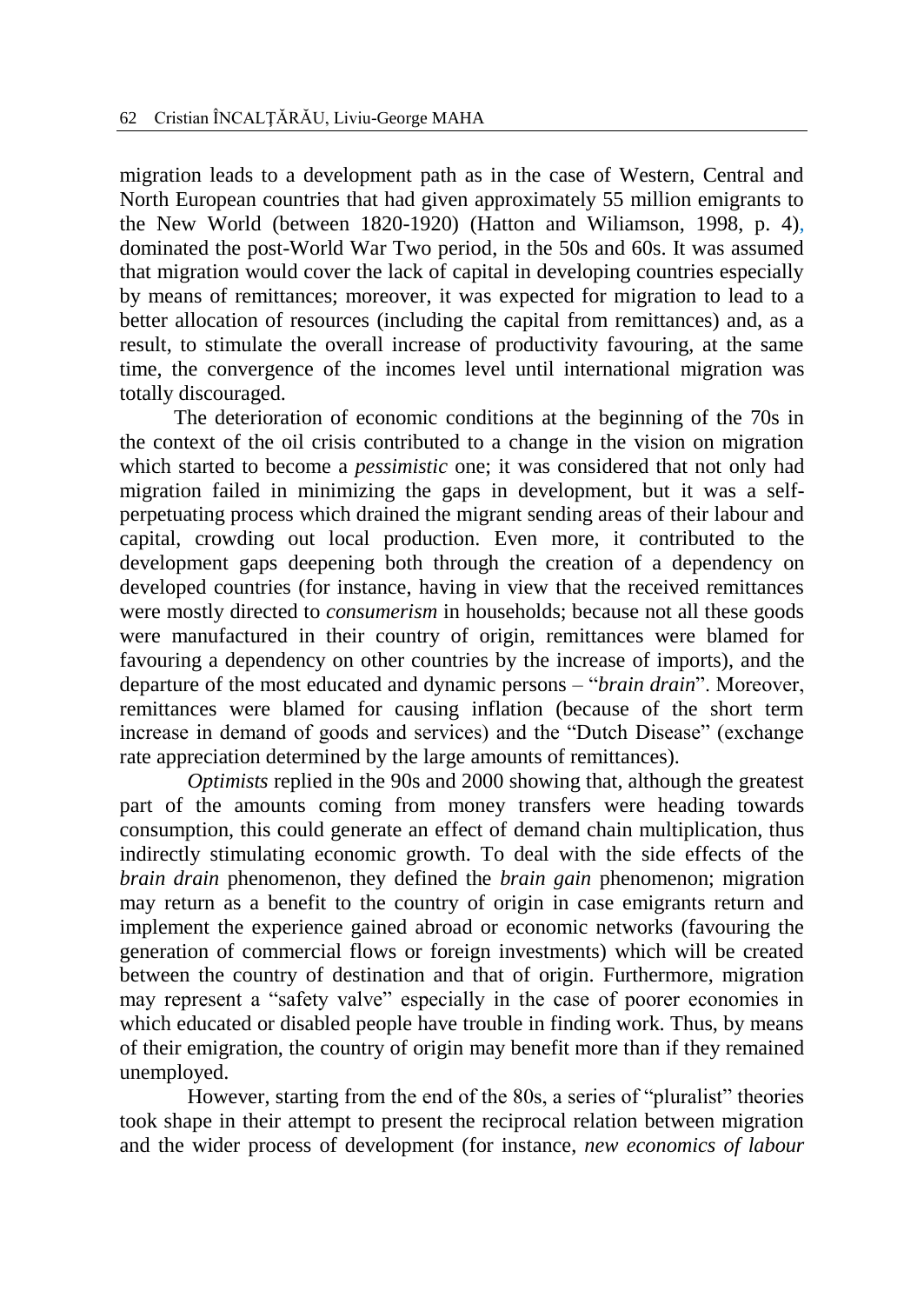*migration* (Stark and Bloom, 1985), *migration hump theory* (Martin and Taylor, 1996), *development tiers* (Skeldon, 1997)).

The most visible benefit of migration from the perspective of the country of origin, the element around which *optimism* with respect to migration gravitates, consists in the money transfers from abroad to the people that stayed at home – the remittances. These transfers managed to attract more and more researchers' attention mainly because of the high value they reached. According to de Haas (2012, p. 9), the remittance flows received by *low- and middleincome countries overtook the amount of official development assistance*. If in 1990, the amount of official development assistance received by low and middle-income countries reached 55 billion dollars and the remittances 24 billion dollars, in 2008 the situation changed and the remittances of 243 billion dollars reached a double value as compared to the financial help of 126 billion dollars. This spectacular increase of the remittances flows owes also to the improvement of the estimation methods as a considerable part of these transfers is carried out through informal channels. For example, one third of remittances from the EU to non-EU countries goes through other channels than banks and large money transmitters (ECFIN, 2004, p. 7); total remittance outflows from the UK transferred through informal mechanisms are estimated at 0.5 billion pounds (Blackwell and Seddon 2004); de Haas and Plug (2004, pp. 14-15) showed that between 1995 and 2000 cash remittances accounted for an average of 22.5% of total remittances sent to Morocco. The importance of remittances was emphasized by the context of the economic crisis from the end of 2000 when the remittances received by low and medium-income countries decreased from 324 billion dollars in 2008 to 306 billion dollars in 2009 (see graph 1).



**Graph 1. Remittances received 1970-2010 (billion USD)**

*Source:* World Bank, Databank, 2012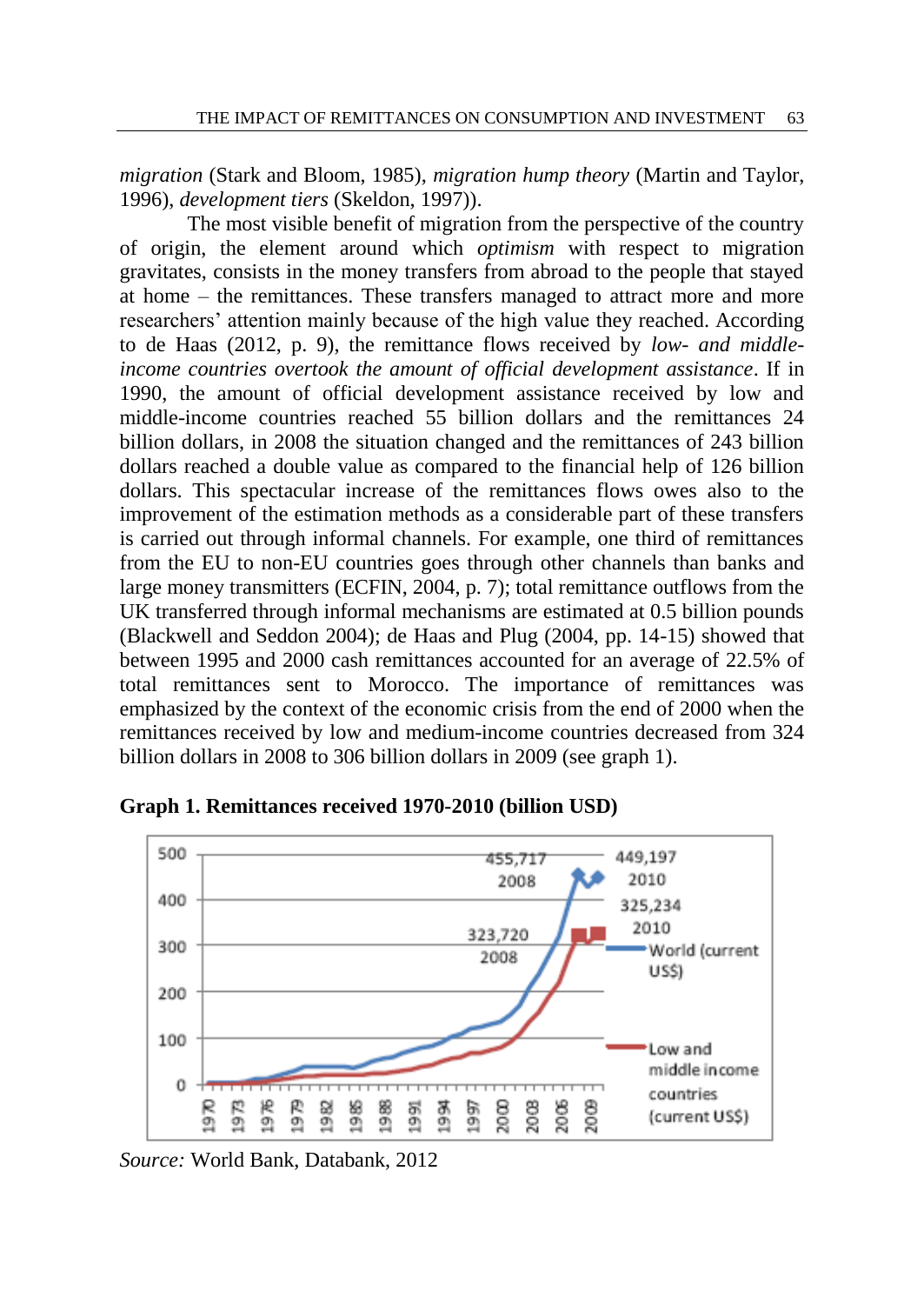Although they resumed their growth in 2010, even overcoming the 2008 level when remittance flows reached almost 2% of the GDP in low and mediumincome countries before the beginning of the crisis (see graph 1), this decrease was strongly felt. In this sense, Chami, Fullenkamp and Jahjah (2003) drew attention to the fact that remittances afford the neglect of commercial balance disequilibrium creating a dependency towards the amounts received by emigrants; the risk of neglecting the commercial deficit, which allow the increase of imports to a greater extent than exports in hope of coverage through remittances occurs along with receiving remittances. Moreover, remittances are one of the main sources for currency reserves in many countries.



**Graph 2. Remittances received 1970-2010 (as a percentage of GDP)**

Furthermore, the importance of remittances cannot be neglected at the microeconomic level. The value remittance flows did not only considerably overcome international financial assistance, but also, unlike financial aids whose transfer is often undermined by various bureaucratic demands at the source level or the greed of corrupt politicians at the destination place level, remittances go directly to the people that need them (Kapur, 2003). They bring extra incomes which may come as debts reimbursement, consumption or investments.

At the macroeconomic level, the debate referring to the potential of remittances to stimulate economic growth, as a part of the wider debate between optimists and pessimists regarding the migration-development nexus, is still open. Different studies on the contribution of remittances to economic growth have shown different results. Chami, Fullenkamp and Jahjah (2003) identified a negative impact of remittances on economic growth. On the contrary, Giuliano

*Source:* World Bank, Databank, 2012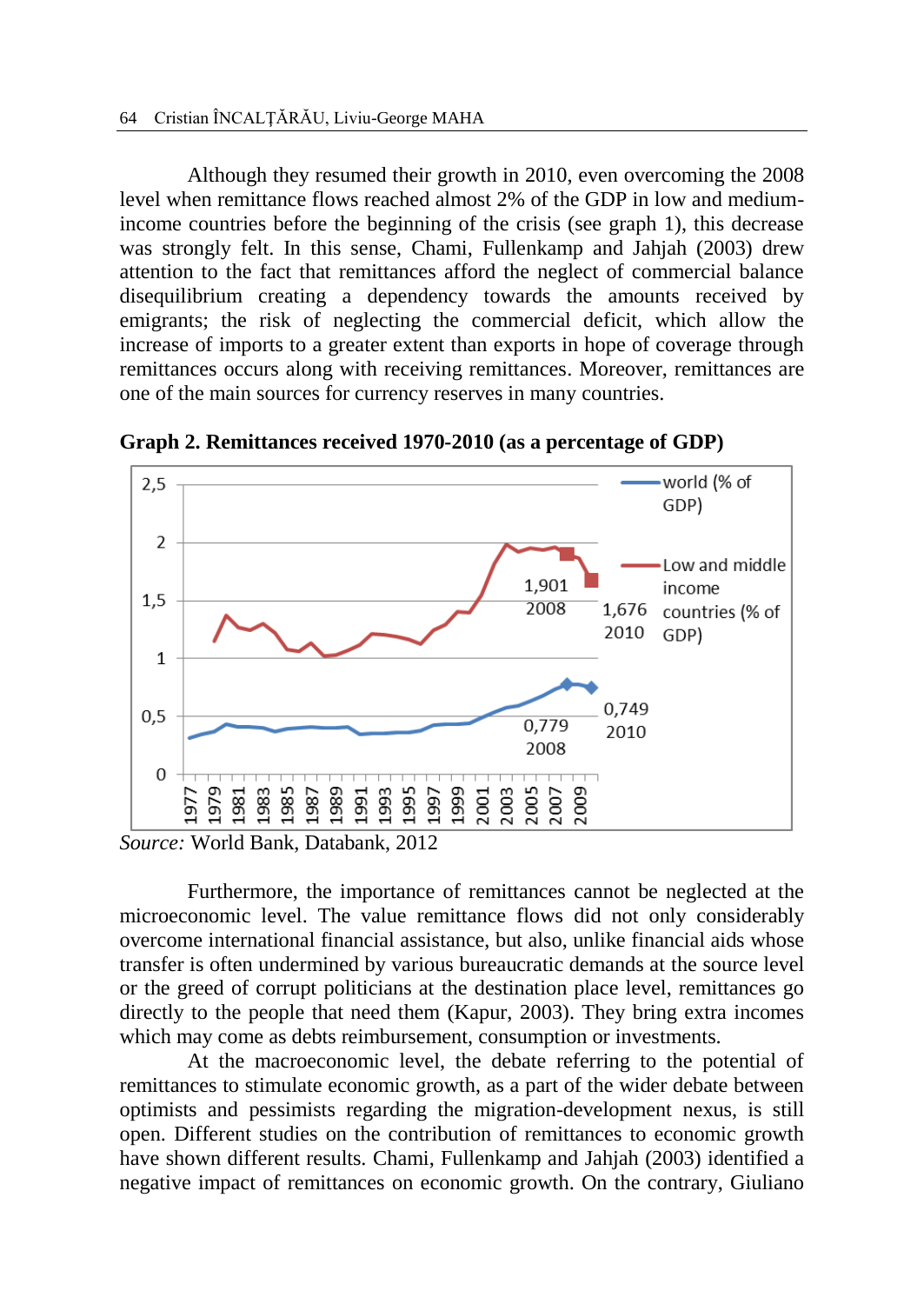and Ruiz-Arranz (2005) showed that remittances can foster economic growth. Moreover, Jongwanich (2007) identified a marginal positive effect of remittances on economic growth and Mallick (2008) noticed that remittances do not have a significant influence on the growth rate. Most of this discussion is related to the way in which remittances are used. If remittances are used for productive investments, they will create new workplaces, directly stimulating the increase of local production and the drop of unemployment. Thus, remittances may lead to the increase in labour demand at the macroeconomic level even if emigration initially led to a decrease in the demand for goods and services in the country of origin. If remittances take the path of consumption, the increase in demand may stimulate production which, in its turn, will determine the increase of demand to suppliers and chain multiplication effects. According to Katseli, Lucas and Xenogiani (2006, p 53), the extent to which remittances may generate the multiplication effect by stimulating the increase of demand and production, respectively, depends on the capacity of local manufacturers to increase their production (where the offer can increase; for instance the price of land will increase due to a limited offer). On the contrary, prices and imports will increase. Secondly, this multiplier depends on the economic relations of the emigrants' area of origin with the other areas, as only certain areas or regions have high emigration rates. Thirdly, the multiplication effects depend on the emigrant family's tendency towards consumption. Even so, remittances can foster economic growth irrespective of whether these are used for investment or consumption. But identifying the way in which remittances are used in Romania, estimating their contribution to the growth of household investment and consumption represents a first step in becoming aware of their economic importance and picturing a wider image on the impact of remittances on the Romanian economy. Understanding the impact of remittances can lead us to a better management, thus amplifying their benefits or counteracting any potential negative effects.

The novelty of this study consists in the macroeconomic perspective of the analysis. Considering that migration is a process with deep social roots, and most of the studies regarding Romanian migration have used surveys analysis, this study goes further estimating the contribution of remittances to the growth of household consumption and investment. Of what we know, even if there are several complex studies using surveys which are helpful in projecting a broad image of the Romanian migration process, there is still a lack of studies trying to estimate the economic impact of migration/remittances. Our analysis tries to address this gap, offering plenty other directions in order for the research to be continued.

Further on, we will focus on the manner in which remittances are used and the factors that influence the allocation of these transfers. In the analysis of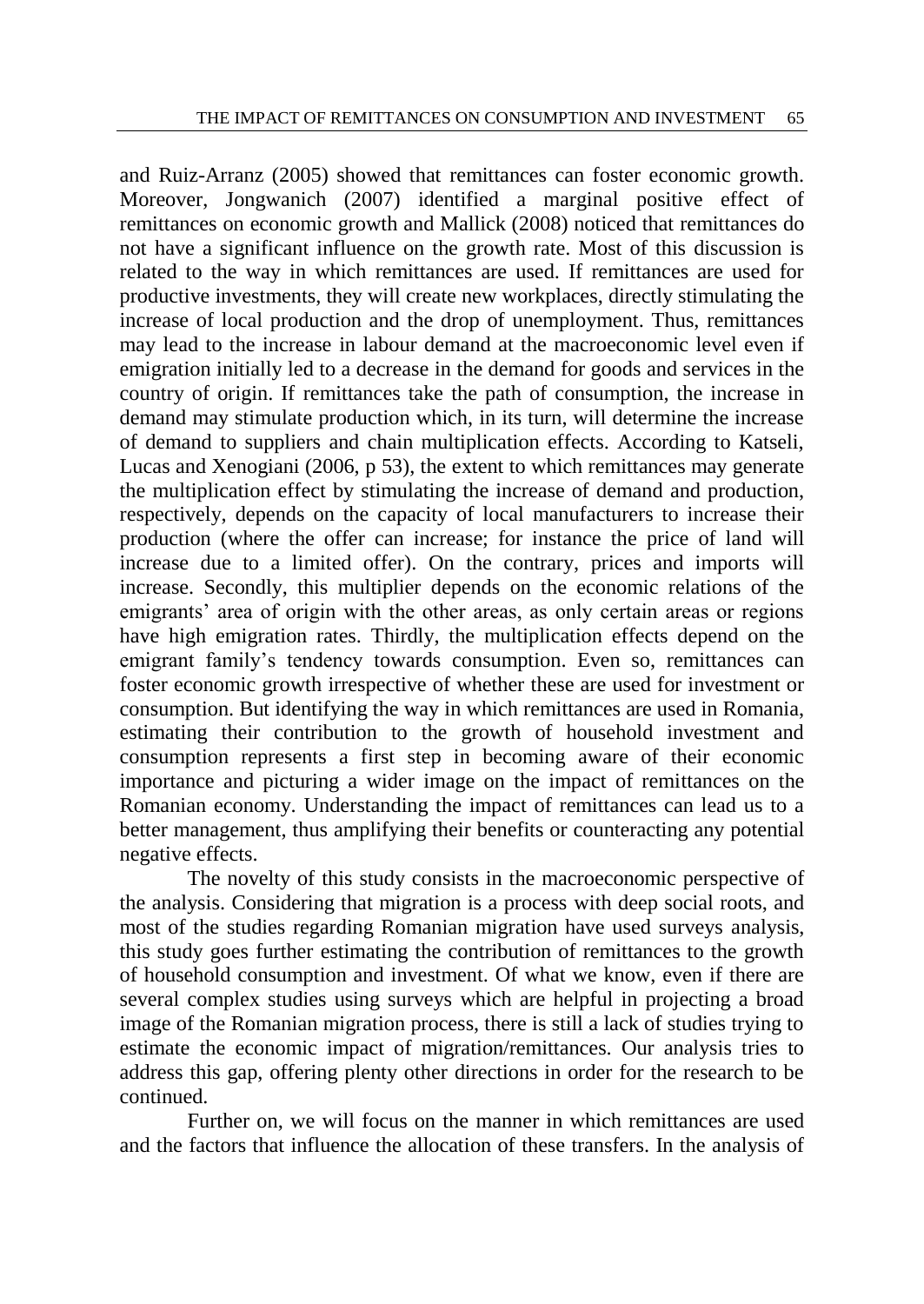the economic effects of migration exerted by means of remittances in the country of origin, the manner in which remittances are used is very important.

# **2. The uses of remittances**

As mentioned above, money transfers reach directly the households that need it. As a result, before presenting the results of the studies on their use, we have to mention that whatever needs are addressing, be it consumption, investments, debt reimbursement or covering survival expenditure in general, remittances represent an incontestable benefit at the microeconomic level, being able to satisfy directly household needs. Moreover, by means of remittances, migration is an attractive solution for achieving a certain level of savings in order to invest especially in countries in which access to loans or other social facilities is difficult for poor families (Taylor, 2006, p. 7; Woodruff and Zenteno, 2001).

The main limit of the studies on the use of amounts received from abroad is the difficulty of distinguishing between the ways in which remittances have been used as reported to the other household incomes, precisely due to the identical form they take (Taylor, 1999). Secondly, as we are aware of the direct contribution to economic growth, in case remittances aim at achieving investment, we have to be aware of the fact that the orientation of remittances towards investments depends on the national economic policies and the assurance of a stable political and economic environment, favourable to doing business in the emigrants' country of origin.

As far as the use of remittances is actually concerned, it has been shown that it depends on *the stage within the migration cycle* (Haas, 2003, self-quoted in de Haas, 2007, pp. 14-15). We may notice that initially, when the immigrant is adapting to the country of destination, money transfers cover urgent expenditure which may have been the reason for the departure. Then, as the emigrant finds a stable job, the transnational household allows him to aim at bigger expenditure related to the assurance of a decent life. In the following stage, based on the level of incomes and the local or macroeconomic context, household members may make investments in commercial activities. These investments may continue at the emigrants' return if the savings, pensions or the success of entrepreneurial activities afford them.

Conway and Cohen (1998, p. 36) show that *the way in which remittances are used changes along with context, priorities and persons that decide their destination.* Young people save money to organize their wedding, for other departures abroad or leisure. If they are married, they focus on lands on sale, housing or other expenses related to children and their education, in particular. As adults, they aim at improving their skills, focusing on their own business.

Certainly, the allocation of remittances also depends on *the emigrant's job, respectively the amount of transfers.* A study carried out by the National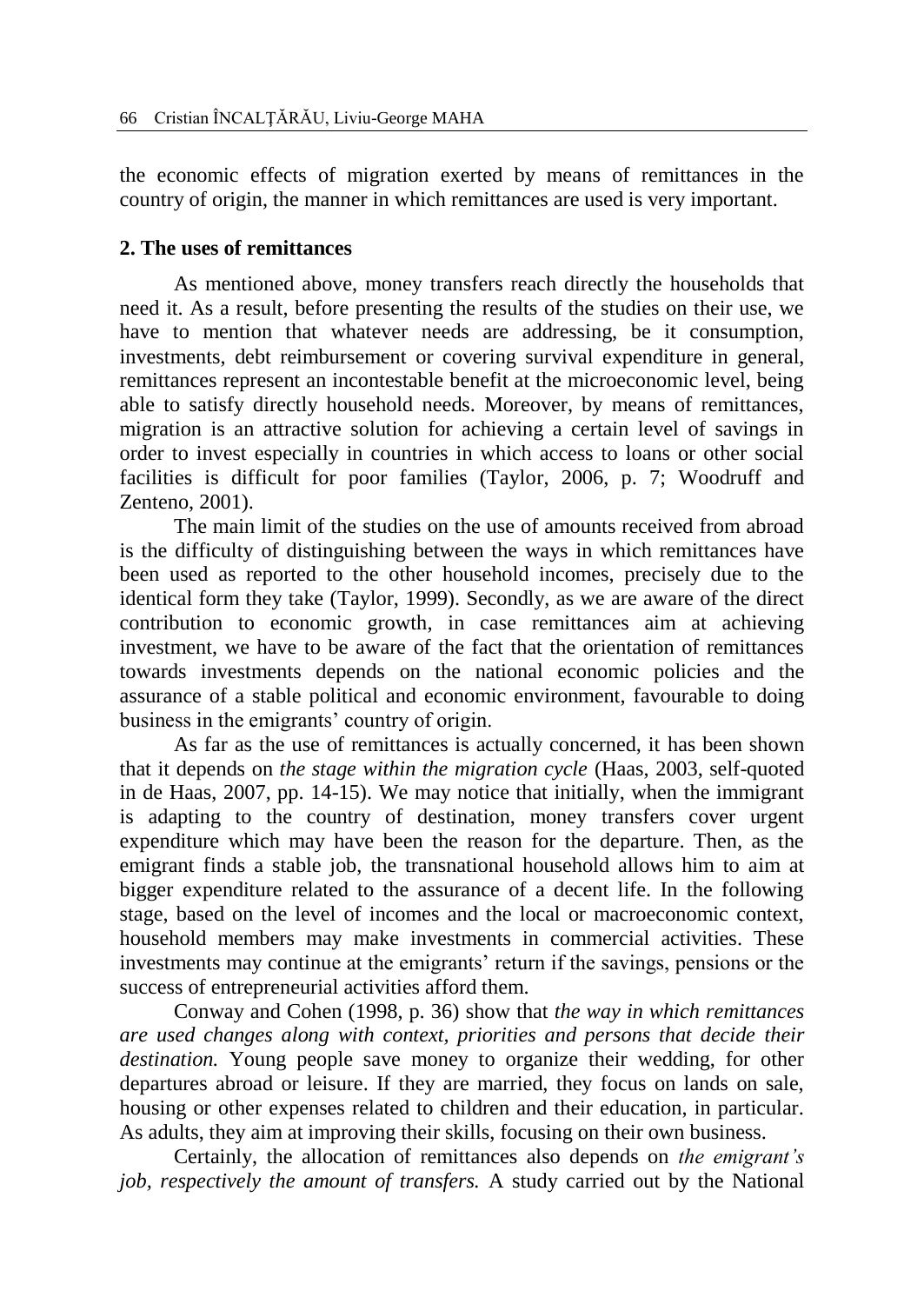Bank of Tajikistan (according to Kireyev, 2006, p. 15-16) highlighted that the higher the sums received, the higher the possibility of their investment. As a result, once a job providing stable and high incomes in the country of destination occurs, the emigrant's attention may focus on investments. The financial and human capital acquired further to the experience abroad increase the migrant's availability for investment, as compared to the families with no experience in migration (see Woodruff and Zenteno, 2001; Acosta, 2007, p. 155; McCormick and Wahba, 2003, p. 525). Other studies have identified a significant impact of remittances at the macroeconomic level. For instance, Stahl and Habib (1991, quoted in Taylor *et al.*, 1996, p. 202) estimated that each emigrant created approximately three jobs through the investment achieved from remittances. Researching the macroeconomic impact of remittances in 13 Caribbean countries, Mishra (IMF, 2005, p. 74) reached the conclusion that an increase by 1% of the GDP remittances boosts private investments by 0.06% (also calculated as a GDP percentage).

Remittances have a particularly important contribution to the increase of investment in countries with undeveloped financial systems which harden access to capital. As the financial system develops, more and more investments are made through access to the domestic financial market, and remittances are headed towards other non-productive channels (Giuliano and Ruiz-Arranz, 2005). Thus, remittance flows are not a sufficient condition for the accomplishment of investments. Directing remittances to investments requires an appropriate environment for investments in the country of origin. Furthermore, transfers need to be high enough (which requires a longer period of stay in the country of destination for the emigrant's adaptation and orientation towards a better paid job, respectively) so as to cover the necessary costs to survive and save money. In this sense, Smart, Teodosio and Jimenez (1986, quoted in Taylor *et al.*, 1996, p.197), focusing on The Philippines emigrants, showed that despite the higher salaries abroad, as compared to the country of origin, they were not enough for a higher standard of life and for the start up of enterprises, hence the return abroad. Many other studies showed that the main uses of remittances are consumption, debt payment and financing of future departures, not investment (Paine, 1974, p. 147, quoted in Taylor et al., 1996, p.194; Stark and Levhari, 1982; Ahlburg, 1991, quoted in Jongwanich, 2007, p. 6; European Investment Bank/Facility for Euro-Mediterranean Investment and Partnership, 2006, p. 136; Mallick, 2008, pp. 26-31).

### **3. Remittance flows received by Romanian households**

During the communist regime, international migration was a process strictly controlled by authorities. Later on, starting with 1990, when the political regime changed, international migration started to take the shape of a true strategy for survival. In the context of the two reform waves of the 90s, the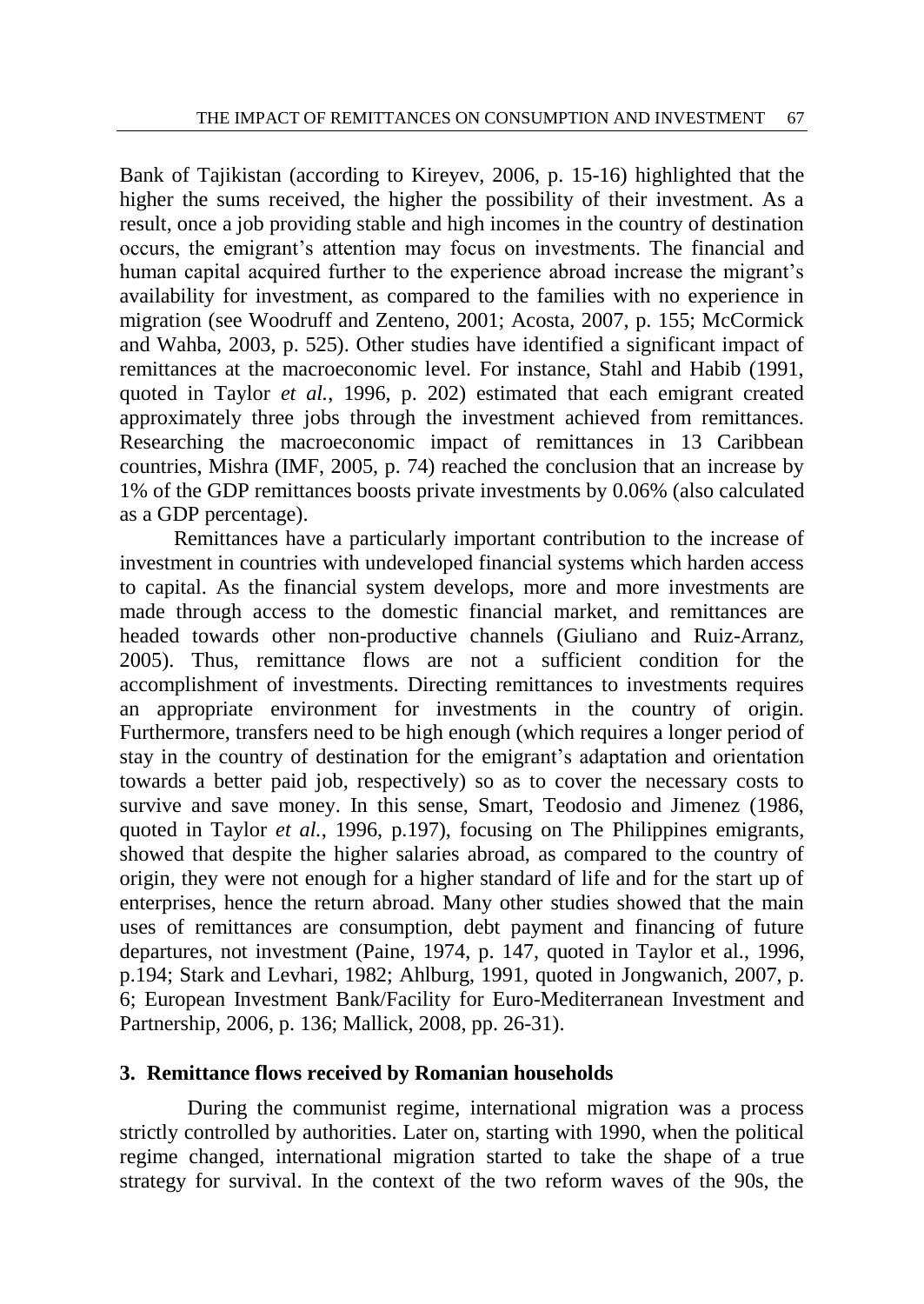economic situation became severely deteriorated, leaving only two solutions to the unemployed: the return to the rural areas where living costs were lower or international migration.

Gradually, as more people decided to migrate, migration networks developed thus allowing the reduction of migration selectivity. Once the barriers against the circulation of people were eliminated, after the simplification of the procedures to access the Schengen Area at the beginning of 2000, Romanian migration boosted. The rise of Romanian economy was no longer able to attract the population back to the cities as people had already chosen international migration to the internal one (Sandu et al*.* 2004). Thus, we cannot argue that the main reason for which Romanians migrate is related to the low level of life ensured by Romanian incomes (see Bleahu, 2004, p. 23-24; Noica, Stoiciu, 2006, p.16; Lăzăroiu, Alexandru, 2008, p. 232; Cucuruzan, 2009, pp. 216-217; Sandu, 2006b, p. 60; Stoiciu et al., 2011, p. 72; Soros Foundation Romania, IASCI, 2011; *The Network, Intelligent Society Group*, 2011, p. 9; Holland *et al.*, 2011, p. 47): either they are unemployed and their incomes do not provide them with a minimum standard of living or they simply want to live a better life.

Romanian migration was/ is mainly temporary. The short period of time spent in the country of destination shows the *low "maturity" of the emigrational cycle* in Romania which did not allow a deeper integration in the society of the country of destination and access to better paid jobs (Soros Foundation Romania, IASCM, 2011, p. 6). Thus, having in view the dominance of medium, low qualified and unqualified jobs people had before emigration (in case they gained experience on the Romanian labour market) and in countries of destination, it would be more appropriate to speak about an "arm drain", than a "brain drain" (Stoiciu et al., 2011, pp. 77-78).

Despite all these, the financial transfers made by Romanian emigrants to the ones at home increased considerably along with the acceleration of the phenomenon of Romanian migration after 2002, when going abroad was easier as a result of the simplification of procedures to access the Schengen Area. Along with the increase in the level of emigrants, the value of money transfers received by the household members at home also increased (11.4 billion USD according to NBR estimation and 9.4 billion USD according to the World Bank) before the economic crisis whose effects show worldwide. To have an image on the flow dimensions for these transfers, we mention that during 2006-2007, they were 5% higher than the Romanian GDP.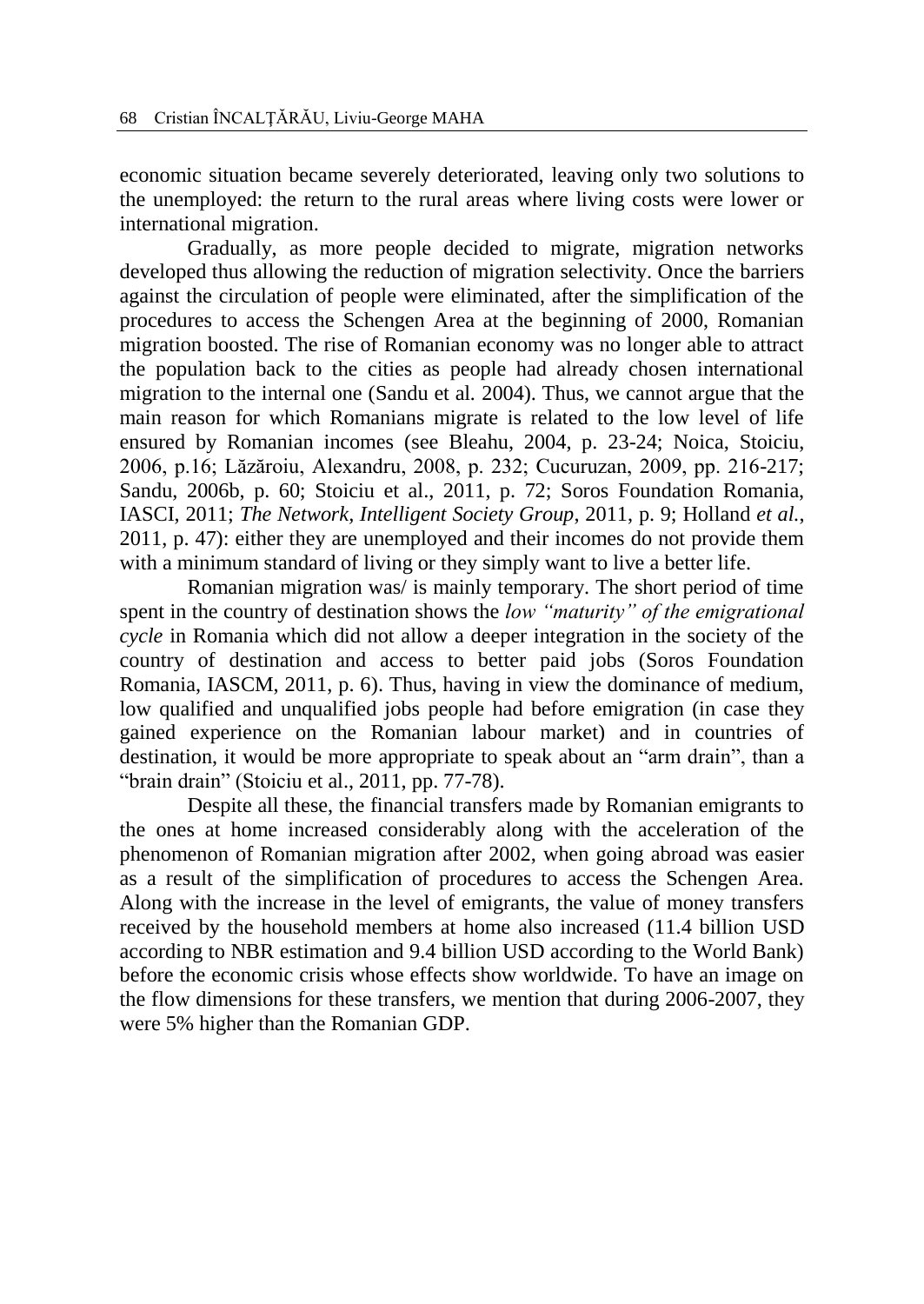

**Graph 3. Remittances received by Romanian households 1990-2010**

*Source:* personal processing according to the data collected by the National Bank of Romania and World Bank

Overall, remittances are the main reason for Romanian migration. A study conducted by Soros Foundation Romania and IASCM (2011) showed that migration was a strategy to attain a certain level of savings which could not be attained in Romania in view of meeting a certain objective. Despite all these, as the migration cycle is still a "young" one as compared to other Eastern European countries, the amounts sent are smaller and aim at covering survival costs. Most often, the money is used to cover *survival costs* (buying food, paying bills and debts), *consumption costs* (expenses for cloths and shoes, consumer goods and cars), *human capital investment* (especially expenditure incurred by the education of children and medicine) and *investment in housing* (a great part of the emigrants extended/ modernized their houses; a smaller part bought land to build a new house or even bought a new place to live in) and less for *business investment*<sup>1</sup> (see Noica, Stoiciu, 2006, p.17; Grigoraş, 2006, pp. 43-46; Lăzăroiu, Alexandru, 2008, pp. 237-238; Stoiciu et al., 2011, p. 127).

However, migration may favour the accomplishment of investment both through the acquired capital and experience gained during the stay abroad. To be more precise, we cannot tell if people experienced in migration truly planned to make an investment before their departure calling on the strategy of migration to save the necessary capital (the favourable argument supporting this hypothesis is

l

<sup>&</sup>lt;sup>1</sup> This classification of the way in which remittances are used was proposed by Toth (2009), p. 137.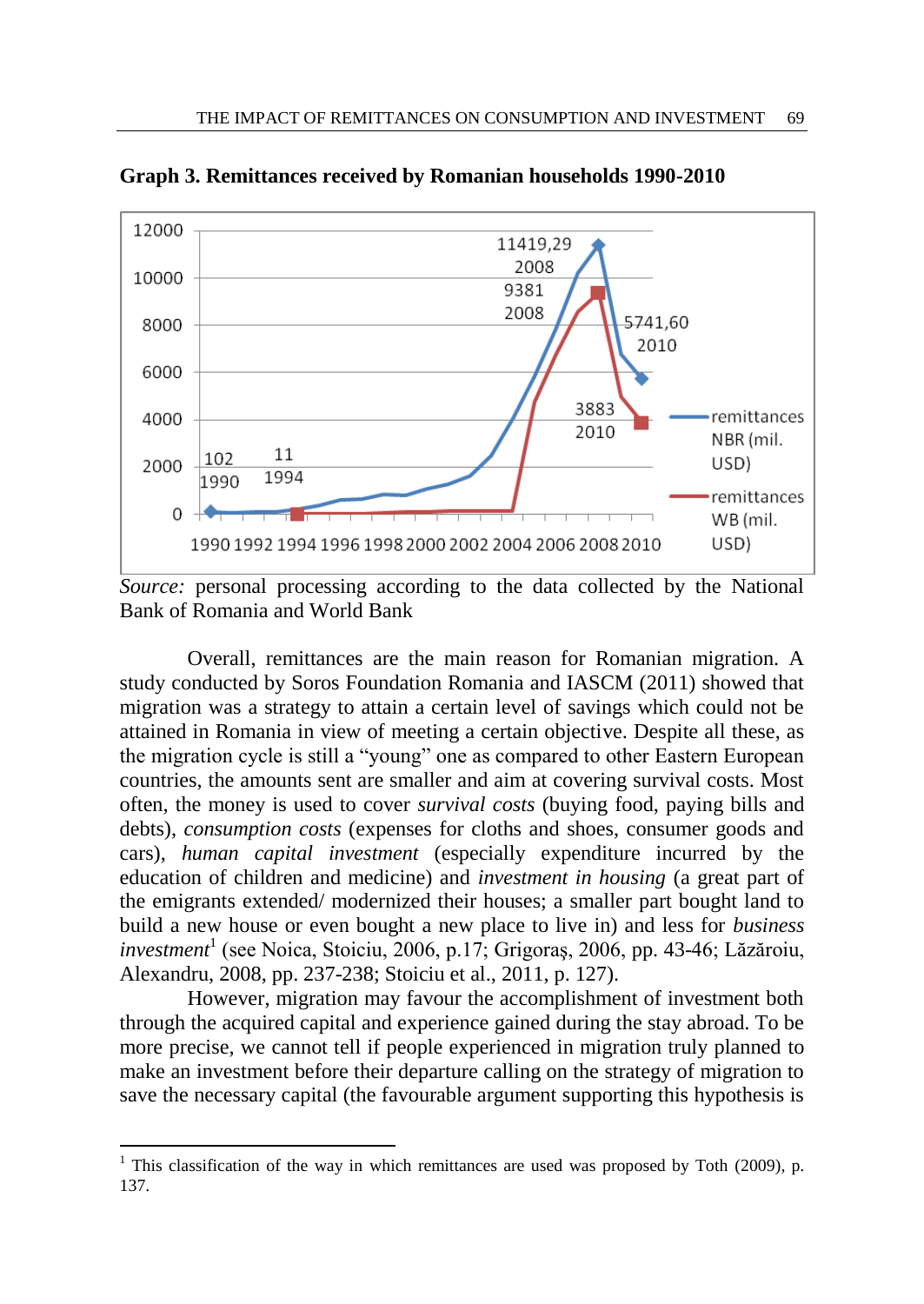the selectivity of migration); perhaps the experience abroad induced them a lower risk aversion or a certain entrepreneurial spirit and determined them to invest. It is a fact that the ratio of people aware of the importance of risk to succeed in life and, at the same time, of the people that have their own business is higher among the people experienced in migration as compared to the rest of the population (Toth A. and Toth G, 2006, pp. 49-50).

Different results have also been obtained. Litan (2009) coined two models (the data only refer to the case of Romania and they are expressed by semester for 2000-2008) to assess the contribution of remittance flows to private consumption and investments. The results showed that although remittances affected consumption in a negative manner, they contributed significantly to the increase of investment.

Further on, we will focus on the case of Romania to make our own assessments on the way in which remittances can foster consumption or/and investment in Romania.

# **4. Methodology and data used**

Studies on remittances showed that there were many factors which influence the way in which remittances were used. However, as they often take the path of consumption or investment, we decided to carry out an analysis at the macroeconomic level in order to assess the contribution of remittances to the increase of household consumption and investments. Even though we are aware of the fact that migration is a process with deep social roots, having in view that econometric analyses are mainly used for studies carried out at the macroeconomic level, we have opted for this type of analysis. Moreover, this study aims to enrich the framework of Romanian migration, projected by accomplishing several wide national representative studies using surveys, by adding some results reflecting migration effects on the economy at the macroeconomic level.

The models we have built have the purpose of estimating the contribution of remittances to the consumption of Romanian households and to investment, respectively. To clarify the contribution of remittances, several studies have been conducted: see, for instance, Mallick (2008) and Litan (2009) for the analysis of the relation between remittances and consumption; and Giuliano and Ruiz-Arranz (2005), Jongwanich (2007), Mallick (2008) and Litan (2009) for the analysis of the relation between remittances and investments, respectively.

Unlike previous research, addressing only the Romanian case allowed us to use more relevant indicators, like *household consumption*, *net investments*, *net wages received by households, non/governmental credit* or *remittances* (we assume that the data we have used – from NBR - are more precise than the WB estimates). The study performed by Litan (2009) is the only one referring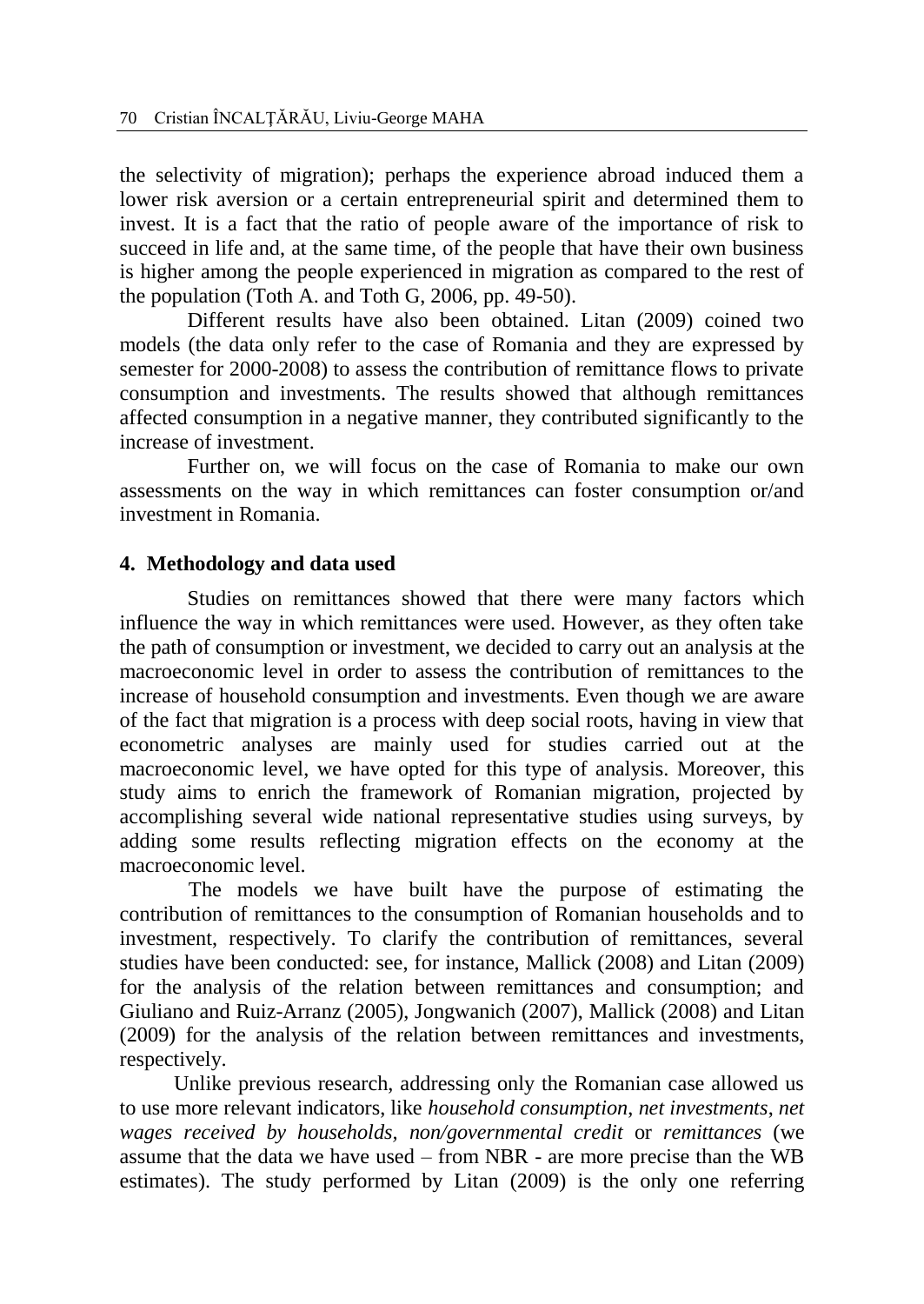exclusively to the case of Romania. Unlike Litan (2009) the present study covers the period before 2000 as well and the data are expressed by year and not by semester.

The first model represents the evolution of household consumption as a function of remittances, wages, credit and production.

#### **Model 1 – Testing the impact of remittances on household consumption**

Household consumption=f(Remittances, Wages, Credit, GDP)

The second model, which tests the contribution of remittances to investment, comprises two other exogenous variables: credit and GDP/FDI.

## **Model 2 – Testing the impact of remittances on investment**

Investment=f(remittances, credit, GDP/FDI)

Regarding remittances, studies on Romanian emigrants signalled the low "maturity" of the Romanian emigrationist cycle. In other words, the emigration period is lower as compared to that of emigrants belonging to other nationalities not allowing them to gain higher incomes (they do not have access to better paid jobs or start-up businesses in the countries of destination). As a result, money transfers from abroad are most often used for *survival expenditure,* that is they supplement household incomes in the country for daily consumption (including debt payment), few of them making investments in housing conditions or business. This is why we expect to find a strong connection between remittances and household consumption: **hypothesis 1.1** – *remittances contributed to the increase of household consumption*. But, even though remittances are rarely used for productive investments by the Romanian households, this represents a direct channel through which remittances can promote investment growth. The indirect channel is given by the increase in aggregate demand due to the transfers received from abroad. The increase in demand can determine the growth of investment in order to increase production. So we expect that: **hypothesis 2.1** – *remittances contributed to the increase of investment as well*.

The transition period in Romania was very hard to endure. The absolute poverty rate rose 6.3 times between 1990 and 2000 (Zamfir, Stănescu, Ilie, 2010) and decreased to the 1990 level after 9 years, in 2009. Although the unemployment rate was not extremely high, it stayed at a high level on the long term. During this period, migration truly represented a survival strategy. This is why we assume that the positive relation between remittances and household consumption is stronger than the one between remittances and investment.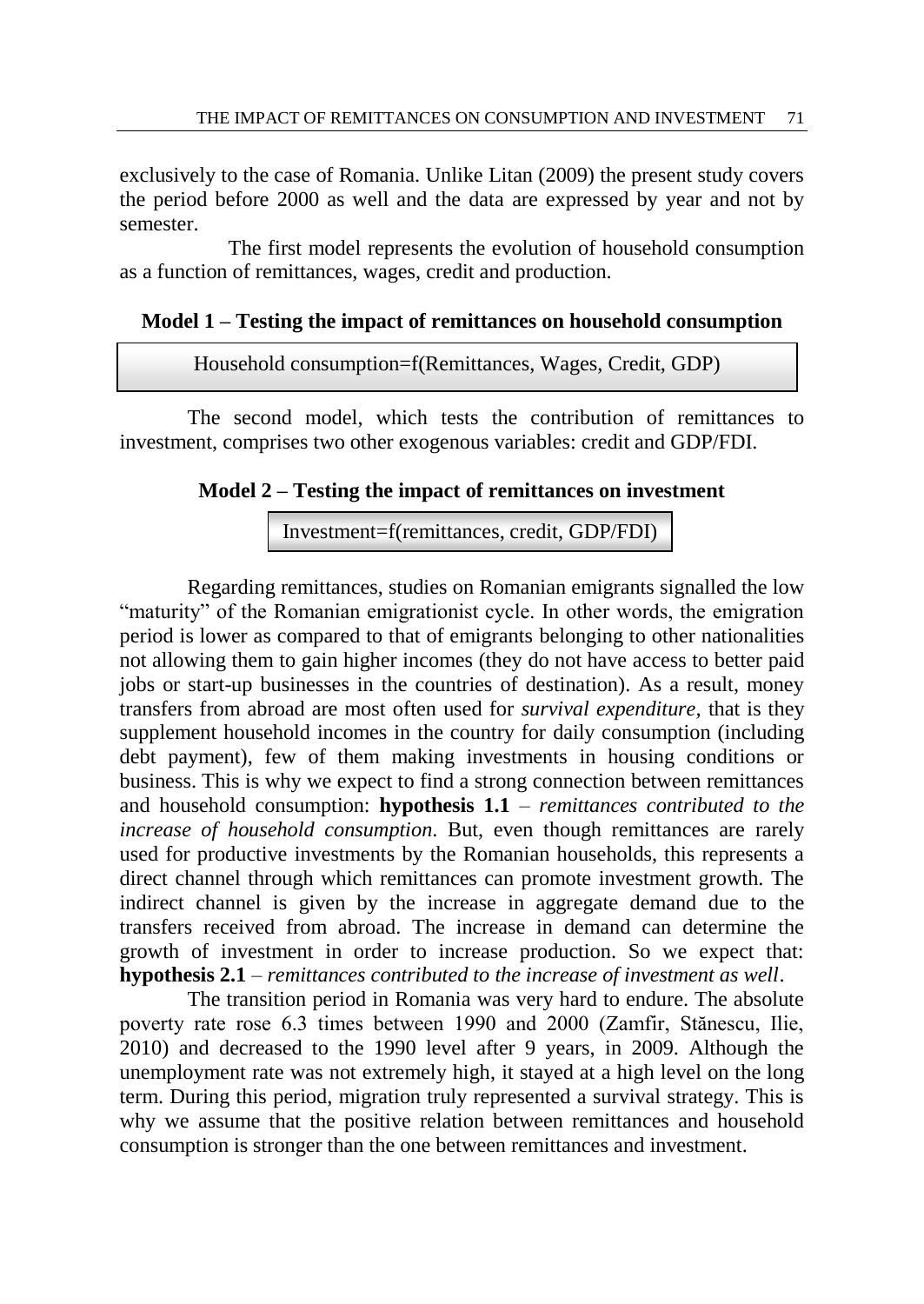Compared with the model used by Litan (2009) we have added the *wage* variable which we expect to have a significant contribution to consumption as we consider wage to be the primary source of consumption for population (the dependent variable is exactly the final consumption of households): **hypothesis 1.2 –** *wages contributed to the increase in consumption.* In addition, we have introduced another variable representing the non-governmental credit. Due to lack of data, instead of the *credit to population* we have used the *nongovernmental domestic credit* series (which include both credit to population and economic operators). As far as credit is concerned, its relatively late development and low accessibility, the high financial instability before 2000 brings us to the conclusion that its contribution to the increase of consumption was rather low: **hypothesis 1.3** *– credit led to a low increase in household consumption*. Along with the households, the factors presented above affected the other sectors as well. The difference is that the firms and/ or other institutions have a wider access to the financial market as compared to households. Therefore we consider **hypothesis 2.2** *– credit led to the increase of investments as well*. Hence, we presume that the contribution to investment is stronger than the contribution to consumption.

Therefore, differing from the model used by Litan (2009), the second model we have proposed uses the *non-governmental domestic credit* instead of *real interest on loans* as an exogenous variable. We consider that it expresses more precisely the accessibility of credits. If the real interest rate on loans is lower, we know that credits can get higher, but we are unaware of the extent.

GDP is another variable we have enclosed in both our models. The growth of GDP, as an indicator for national production, represents, along with the growth of imports, the only possibilities in order for consumption to increase. So we expect to identify *a very strong positive relation between consumption and GDP -* **hypothesis 1.4**. Another difference from Litan's model (2009) resides in the enclosure of GDP in the investment equation as well. In line with the acceleration principle, an increase in output/income stimulates an increase in investment. Firms will respond to growing demand by expanding production. If firms feel that the higher level of demand will be sustained, they will respond to the growing demand by expanding production. Although it may take longer, one of the ways to expand production is by making investments in their production capacity. Thus we consider that - **hypothesis 2.3 –** *the level of GDP/income determines the level of investment*.

FDI represents another important support for investment. But, considering the macroeconomic instability which characterised the Romanian economy during the transition period, the flows of FDI were rather reduced. So we expect: **hypothesis 2.4 –** the FDI had a reduced positive impact on investment.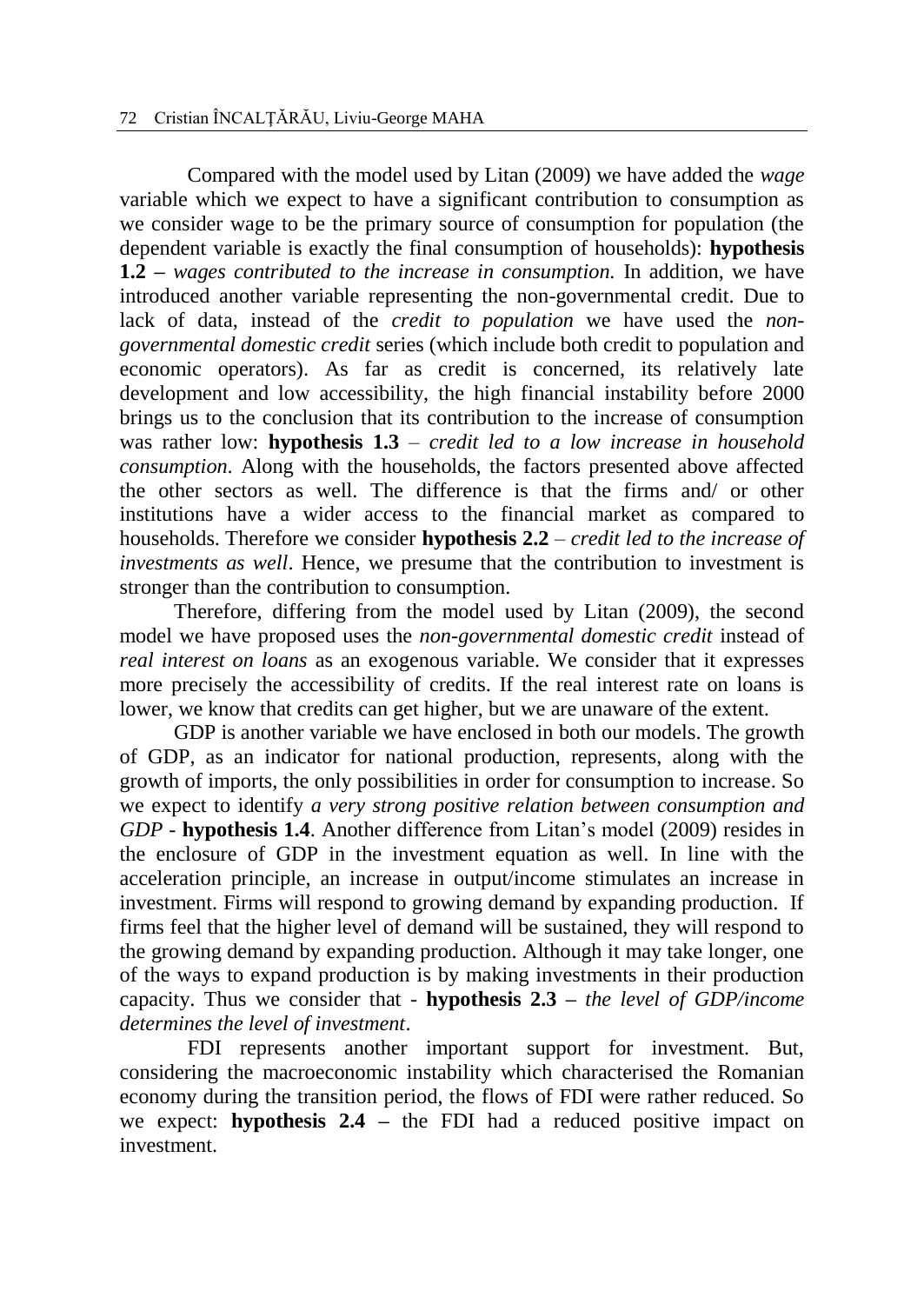The series of data employed for variables generally cover the period between 1990 and 2009 according to their availability. The following variables were employed:

- **Credit:** the value of non-governmental credit (the credit of economic operators and credits of population), deflated using Consumer price index, 1990=100; source: Romanian Statistical Yearbook, 2010;
- **FDI:** the value of net inflows of investment, deflated using Consumer price index, 1990=100; source: World Bank Databank;
- **GDP:** the value of GDP, deflated using Consumer price index, 1990=100; source: Romanian Statistical Yearbook, 2010;
- **Household consumption:** the final consumption of households (deflated using consumer price index, 1990=100); source: Romanian Statistical Yearbook, 2010; The expense for final consumption of household population, according to the National Institute of Statistics *covers the expenditure for the purchase of goods and services used to satisfy directly the individual needs of their members.*  Starting with 1999, a change of methodology takes places and the final consumption of private administrations adds to the series values;
- **Investment:** the value of net investments; the data have been taken from Romanian Statistical Yearbook, 2010 and deflated using Consumer price index, 1990=100;
- **Remittances:** the value of remittances. The data on remittances between 1990-1999 have been taken from Dăianu et al. (2001, p.16) and comprise the same two flows available since 2000 in the *Balance of Payments and Romania's Investment Position*: private transfers (the transfer account balance in *Balance of Payments and Romania's Investment Position* as *labour incomes* until 2002, when they occur as "compensation of employees"). These values only take into consideration the amounts in the account credit, namely the ones received by Romania. Until 2002, they have been expressed in US dollars and Euros since 2003. If there had been differences from a year to the other, the most recent values were taken into account (for instance, in *Balance of Payments and Romania's Investment Position* as *labour incomes (BP)* in 2004, the figures for 2003 are also mentioned; there are some changes as compared to the *2003 BP;*  we took into consideration the figures for 2003 from the 2004 *BP*). The values have been turned from USD/EUR in Lei using the average annual reference rate of the National Bank of Romania and expressed in constant prices since 1990 with the help of Consumer price index. To create the model, we have decided to use the data provided by NBR and World Bank for three reasons: the data provided by World Bank suffer changes in their record in 2004 which affects the uniformity of the series; the series provided by NBR covers a longer period of time; values of both series are comparable;
- **Wages:** the value of net wages received by households, deflated using Consumer price index, 1990=100; source: Romanian Statistical Yearbook, 2010.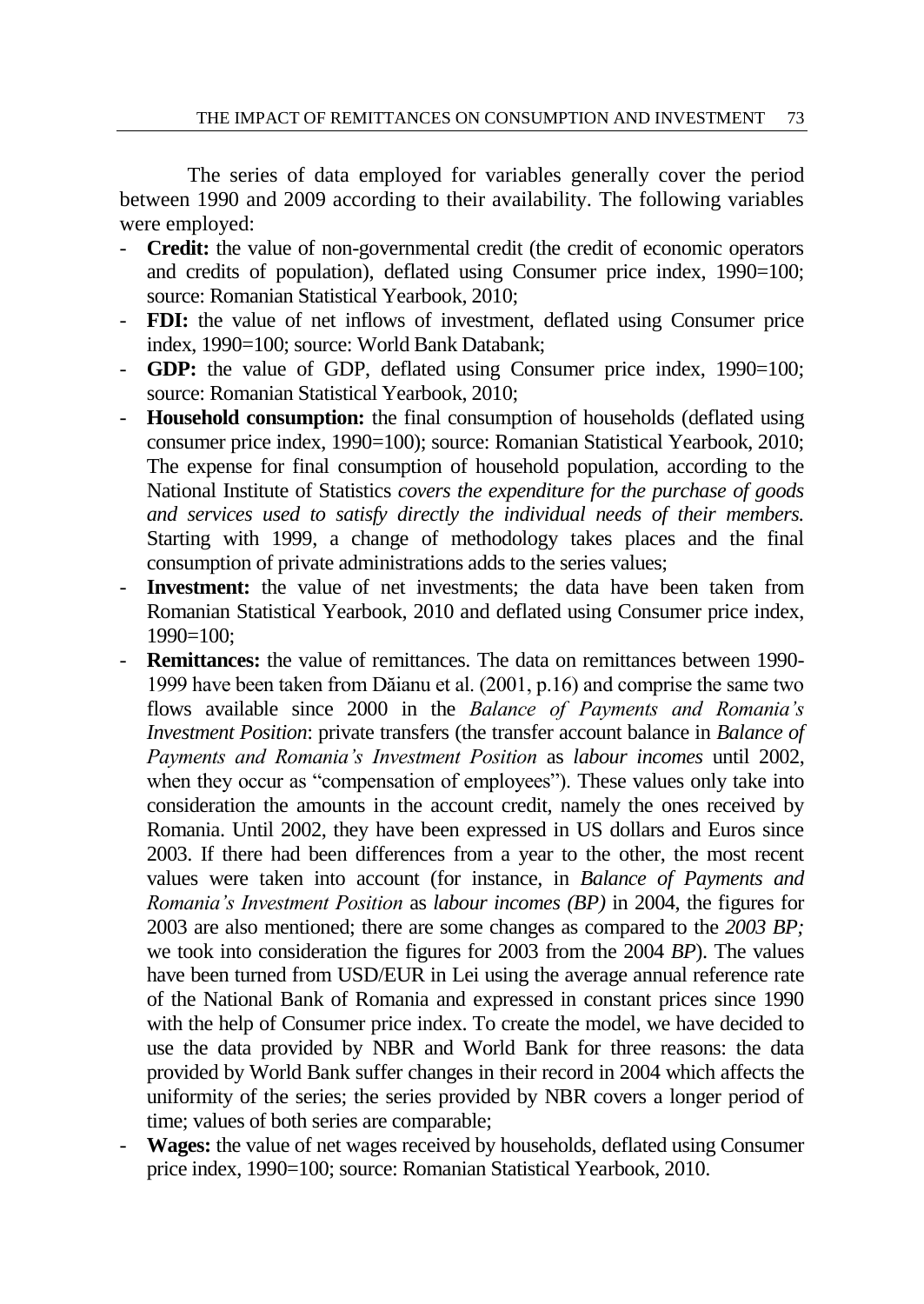The main limit of this research is related to the series of data used. As mentioned above, a considerable part of these transfers is carried out through informal channels due to lower costs. Romanian emigrants are no exception to this as they preferred to send money through public transport or friends and not financial agencies, for the same reason (More, 2009). The data used in models only include the amounts that may be quantified, namely the ones sent through formal channels. Even so, the assessments vary a lot (see the distinction between the assessments of the World Bank and those of the National Bank of Romania in graph 3).

Next, we are going to present some other methodological details:

- the software used for estimation is *EViews 7*; the estimation method used is OLS (*Ordinary Least Squares*); all equations include a constant term; there were no significant correlations between the residuals of the equations and the exogenous variables so there was no need to use instruments (Agung, 2009, pp. 381-392).

- all variables are expressed in logarithmic forms, because of an easier stationarisation and a higher robustness to autocorrelation. Because of the higher heteroskedasticity and autocorrelation consistency we have also used the Newey-West estimator of the disturbance covariance matrix.

all equations have been tested for normality (Jarque-Bera Test) of residuals, Serial Correlation (LM Test and Ljung-Box Q-Test) and Heteroskedasticity (Breusch-Pagan-Godfrey Test).

- before using variables in models, for testing the hypotheses, we rendered the series stationarity by using the *ADF* test (*Augmented Dickey-Fuller*); the number of lags used are defined by the Schwarz Info Criterion:

| <b>Variables</b>             | ADF level,<br>including trend<br>and constant (t-<br>Statistic)<br>(number of<br>lags) | <b>ADF</b> first<br>difference<br>(including only<br>constant) (t-<br>Statistic)<br>(number of lags) | <b>ADF</b> the second<br>difference<br><i>(including)</i><br>constant) (t-<br>Statistic)<br>(number of lags) |  |
|------------------------------|----------------------------------------------------------------------------------------|------------------------------------------------------------------------------------------------------|--------------------------------------------------------------------------------------------------------------|--|
| <b>Household consumption</b> | $-3.140897(0)$                                                                         | $-3.075643(0)$ **                                                                                    |                                                                                                              |  |
| <b>Investment</b>            | $-2.568257(1)$                                                                         | $-3.995008(1)$ *                                                                                     |                                                                                                              |  |
| <b>Remittances</b>           | $-0.190623(1)$                                                                         | $-5.086631(1)$ *                                                                                     |                                                                                                              |  |
| <b>Credit</b>                | $-1.630976(0)$                                                                         | $-2.502800(0)$                                                                                       | $-6.401531(0)*$                                                                                              |  |
| <b>GDP</b>                   | $-2.488644(1)$                                                                         | $-2.136433(0)$                                                                                       | $-2.808500(0)$ ***                                                                                           |  |
| <b>FDI</b>                   | $-13.96752(0)$ *                                                                       |                                                                                                      |                                                                                                              |  |
| <b>Wages</b>                 | $-1.809150(0)$                                                                         | $-2.739697(0)$ ***                                                                                   |                                                                                                              |  |

**Table 1. Testing for stationarity of the series used** 

*Source:* personal assessments using EViews 7; \*, \*\*, \*\*\* are significant at 1%, 5% and 10%, respectively.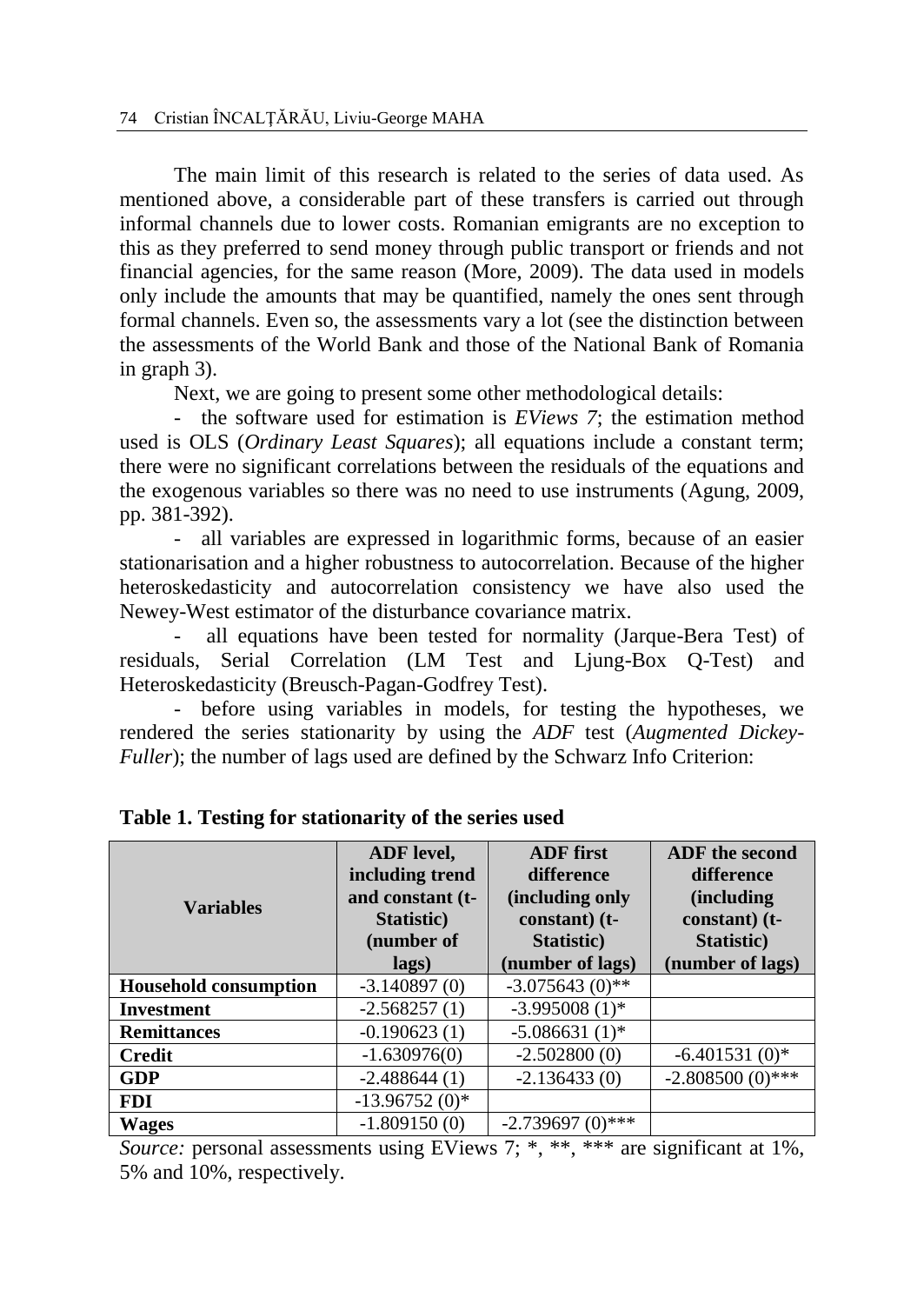As can be seen from **table 1**, all series became stationary further to logarithmation and application of the first difference (except for the series of *non-governmental credit per capita* which became stationary only after the second difference had been applied; also *FDI* series was used in its original form because it was already stationary).

#### **5. Findings and discussion**

The following two tables (Table 2 and Table 3) show the results of applying the two models regarding the remittances impact on household consumption and investment, respectively.

**Table 2. Assessment results of the contribution of remittances to household consumption (dependant variable: Household consumption)** 

| <b>Variables</b>                 | <b>OLS</b>        | <b>OLS</b>          |
|----------------------------------|-------------------|---------------------|
|                                  | (standard errors) | (standard errors)   |
|                                  | 0.049262          | 0.081662            |
| Household consumption (-1)       | (0.171575)        | (0.174307)          |
| <b>Remittances</b>               |                   | 0.044013 (0.037352) |
|                                  |                   | 0.076077            |
| <b>Remittances (-1)</b>          |                   | (0.045632)          |
|                                  | 0.194889**        | $0.188442**$        |
| <b>Wages</b>                     | (0.078524)        | (0.069693)          |
|                                  | 0.211504**        | $0.171855$ ***      |
| Wages $(-1)$                     | (0.088819)        | (0.091915)          |
|                                  | $-0.080074**$     | $-0.100598**$       |
| <b>Credit</b>                    | (0.034944)        | (0.036507)          |
| <b>GDP</b>                       | $0.694407*$       | 0.854078*           |
|                                  | (0.180829)        | (0.194501)          |
| <b>Observations included</b>     | 17                | 17                  |
| <b>Testing of co-integration</b> |                   |                     |
| by testing residuals or a unit   | $-3.687471(0)$ ** | $-3.568995(0)$ **   |
| root                             |                   |                     |
| $\overline{R}^2$ adjusted        | 0.731763          | 0.751604            |
| <b>F-Statistical</b>             | 9.729767          | 7.916167            |
| Prob. (F-Statistical)            | 0.000935          | 0.003050            |

*Source:* personal assessments using EViews 7; \*, \*\*, \*\*\* are significant at 1%, 5% and 10%, respectively.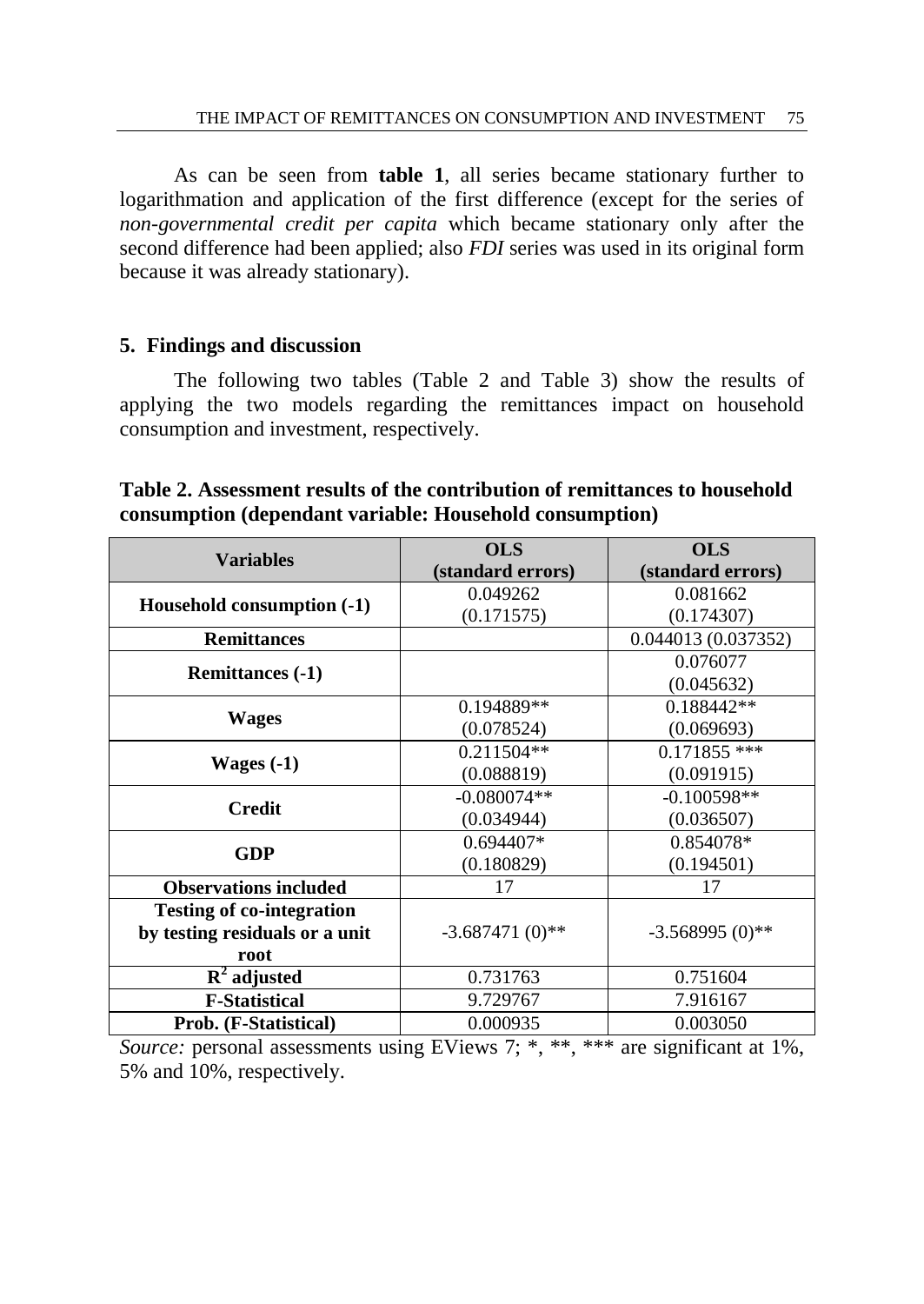|                                  | <b>OLS</b>   | <b>OLS</b>   | <b>OLS</b>         |
|----------------------------------|--------------|--------------|--------------------|
| <b>Variables</b>                 | (standard    | (standard    | (standard          |
|                                  | errors)      | errors)      | errors)            |
|                                  | $0.436814**$ | $0.507081*$  | 0.337470           |
| Investment $(-1)$                | (0.147752)   | (0.066645)   | (0.229819)         |
|                                  |              | $0.229758*$  | $0.391178*$        |
| <b>Remittances</b>               |              | (0.046733)   | (0.105047)         |
|                                  |              | $-0.010796*$ | 0.045334           |
| <b>Remittances (-1)</b>          |              | (0.025435)   | (0.135055)         |
| <b>Credit</b>                    | $-0.067415$  | 0.018605**   | $0.196165**$       |
|                                  | (0.088717)   | (0.034592)   | (0.073704)         |
|                                  | 1.640451*    | 1.192467*    |                    |
| <b>GDP</b>                       | (0.698940)   | (0.171045)   |                    |
| <b>FDI</b>                       |              |              | 0.034403           |
|                                  |              |              | (0.032056)         |
| <b>Included observations</b>     | 18           | 18           | 18                 |
| <b>Testing co-integration by</b> | $-3.918748$  | $-3.517877$  |                    |
| testing residuals for a unit     | $(0)$ **     | $(0)$ **     | $-3.082682(0)$ *** |
| root                             |              |              |                    |
| $\mathbf{R}^2$ adjusted          | 0.633514     | 0.778764     | 0.538457           |
| <b>F-Statistical</b>             | 5.206138     | 12.96823     | 4.966598           |
| Prob. (F-Statistical)            | 0.009994     | 0.000171     | 0.010742           |

| Table 3. Assessment results of the contribution of remittances to investment |
|------------------------------------------------------------------------------|
| (dependant variable: Investment)                                             |

*Source:* personal assessments using EViews 7; \*, \*\*, \*\*\* are significant at 1%, 5% and 10%, respectively.

It seems that, contrary to our assumptions, the impact of remittances on household consumption was reduced and even statistically insignificant. So we can consider that **hypothesis 1.1** was infirmed. Unlike consumption, investments were significantly supported by transfers from abroad, thus confirming **hypothesis 2.1**. Surprisingly, the relation between remittances and investments is stronger than the one between remittances and consumption. More explanations lie at the basis of these results. First, migration is more and more often seen as a strategy that allows Romanians to make certain savings in view of meeting several objectives (see Soros Foundation Romania and IASCM, 2011). So, being aware that they would receive money from abroad, people were motivated to save other amounts of money in the country, in their turn, in order to make some important investments such as buying consumer durables, cars, renovating houses (investments quite common with Romanian emigrants; see, for instance, Grigoraş, 2006) and even open a business. This explains a strong relation between investments and remittances.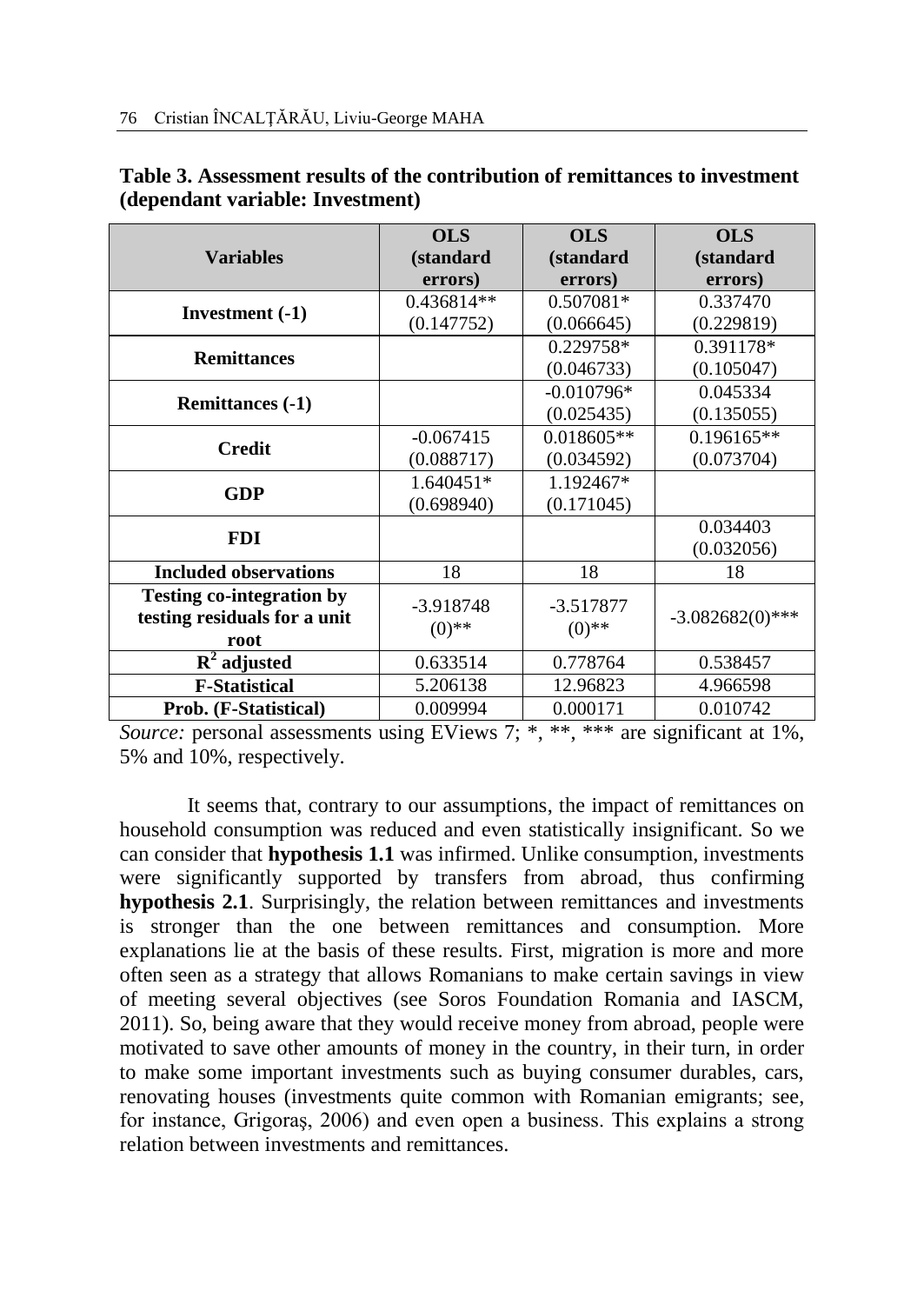The second explanation is related to the way in which remittance flows are recorded in our analysis. To be more precise, as already mentioned in the description of variables used, remittance flows have been taken from the transfer accounts balance of the National Bank of Romania and include only money transfers coming from formal channels such as banks or other companies which provide financial services. Smaller amounts are sent more often and use informal transfer channels (although the risks of informal channels are higher, emigrants would rather assume the risks for small amounts instead of paying a commission each time). Larger amounts are sent more rarely through formal channels (because emigrants would not assume the same risks for bigger as for smaller transfers) and are indeed used for specific objectives. For instance, Romanians living in Spain prefer to send money by buses and not financial agencies that require higher fees (More, 2009). This may explain the weak connection between remittances and consumption and the more considerable contribution of remittances to investment.

There is no surprise regarding the positive relation between household consumption and wages, as we know that wages are population's primary source of income for consumption (approving **hypothesis 1.2**). Lagged wages have an important contribution as well. Wages' support to consumption was attested before introducing the remittances variable as well, as you may see in the first column of table 2 which contains estimations.

If wages seem to be the main income source for household consumption, credit does not seem a truly complementary source of income as the contribution to consumption although reduced is negative, which refutes **hypothesis 1.3.** This is not entirely surprising considering that for the period discussed, this indicator recorded radical fluctuations especially before 2000 when it dropped from 79% of GDP in 1990 to 9% in 2000. This decrease is motivated by the high general discouragement generated by high inflation rates. Even more, wages considerably decreased during the '90s making access to credits even harder for population. After 2000, it boosted in an increasing GDP (in the middle of 2000s) reaching 40% of the GDP value in 2009 (we refer to the period when conditions for granting loans were very relaxed, that is before the economic crisis which was called the "ID-based credit" period (see, for instance, Ghişeul Bancar/ Bank Counter)). The credit support for investment growth becomes more significant when removing the output/income variable and introducing FDI, suggesting that its impact on investment is related to the same acceleration principle. A growing demand may foster credit lending for making investments, in order to expand production. But the growing demand may be related to increased accessibility to the financial market. Therefore, the results may encounter some endogeneity problems between credit and GDP variables. Anyway, until the end of the '90s when a truly wider privatization process began, the inefficient companies owned by the Romanian state had received large subsidies and there had been no need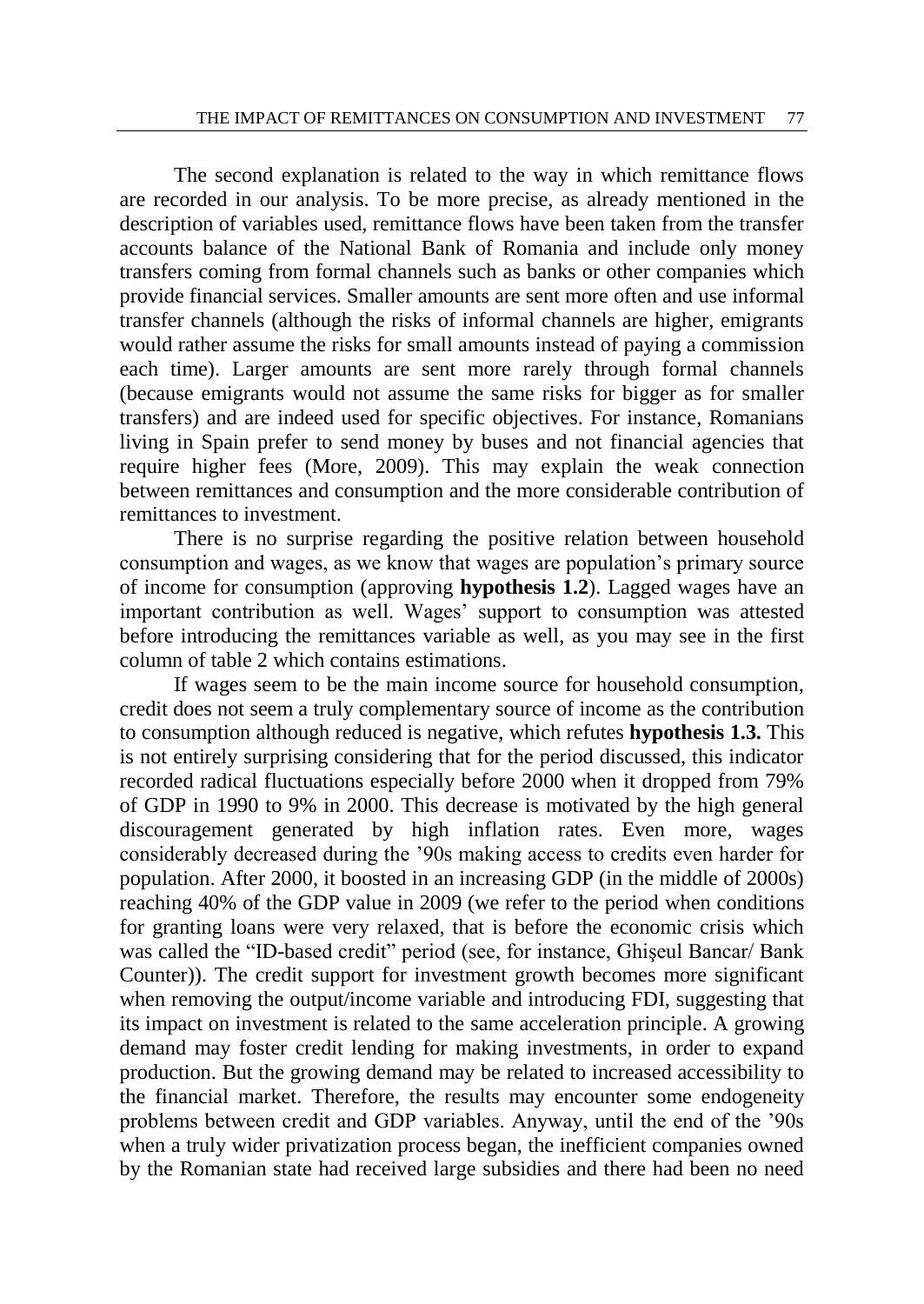for credits. Nevertheless we can consider **hypothesis 2.2** and **2.3** to be confirmed. Even more, as results demonstrate, credit had a more important role in sustaining investment than consumption. That was due to the fact that firms have an increased access to the capital market as compared to the population.

As expected, because GDP is an indicator for the output level, the evolution of consumption was strongly related to the evolution of GDP (**hypothesis 1.4**). Even if we did not consider it in this analysis, there is a reciprocity relationship between the output and consumption. The increase in demand stimulates production. So it may be interesting to analyse as well the potential of consumption (in terms of remittances) in stimulating economic growth.

Although not consistent, like we assumed in **hypothesis 2.4**, the FDI inflows had a reduced stimulative impact on domestic investment. This is due to the economic instability during the transition period which pushed back any foreign investor. The lack of political support considerably delayed privatization. Moreover, nationalist slogans were promoted - "We are not selling our country" (see Baconschi in Necula, 2012) which made foreign investors unpopular.

The results confirmed the importance that remittances had in the development of Romanian economy. At the microeconomic level the advantages of migration are incontestable, directly aiming at the households' needs. Even more, it seems that remittances had a substantial contribution to investment as well. Consequently, the importance of this analysis consists in the confirmation of the valuable potential of remittances in stimulating economic growth. One of the further directions to continue this study is to estimate the overall contribution of remittances/migration to economic growth. But we have to keep in mind that migration is not a sufficient condition in this sense as it does not contribute to the development of Romania by itself. The immense potential of migration may be highlighted to the extent to which Romania succeeds in placing itself on the road of development; that is if it manages to ensure a few indispensable conditions for a decent living: a stable economic and political climate to attract investments; an equitable uncorrupted social system; a fair judicial system. These are the most important policy directions in order to embrace development. And we are afraid that it has nothing to do with specific remittances or migration policies. We cannot expect migration (through remittances or otherwise) to do this all by itself. Migration can foster but cannot trigger development. De Haas (2012) draws attention to the risk that an optimistic vision on migration may represent a distraction from solving more difficult problems, to the attempt to attract higher flows of remittances and orient them towards investments; in other words, there is a risk of neglecting truly important issues considering that migration unavoidably leads to development. The positive effects of migration depend on the capacity of the country of origin to benefit from the development potential of migration. For example, the programmes meant to encourage the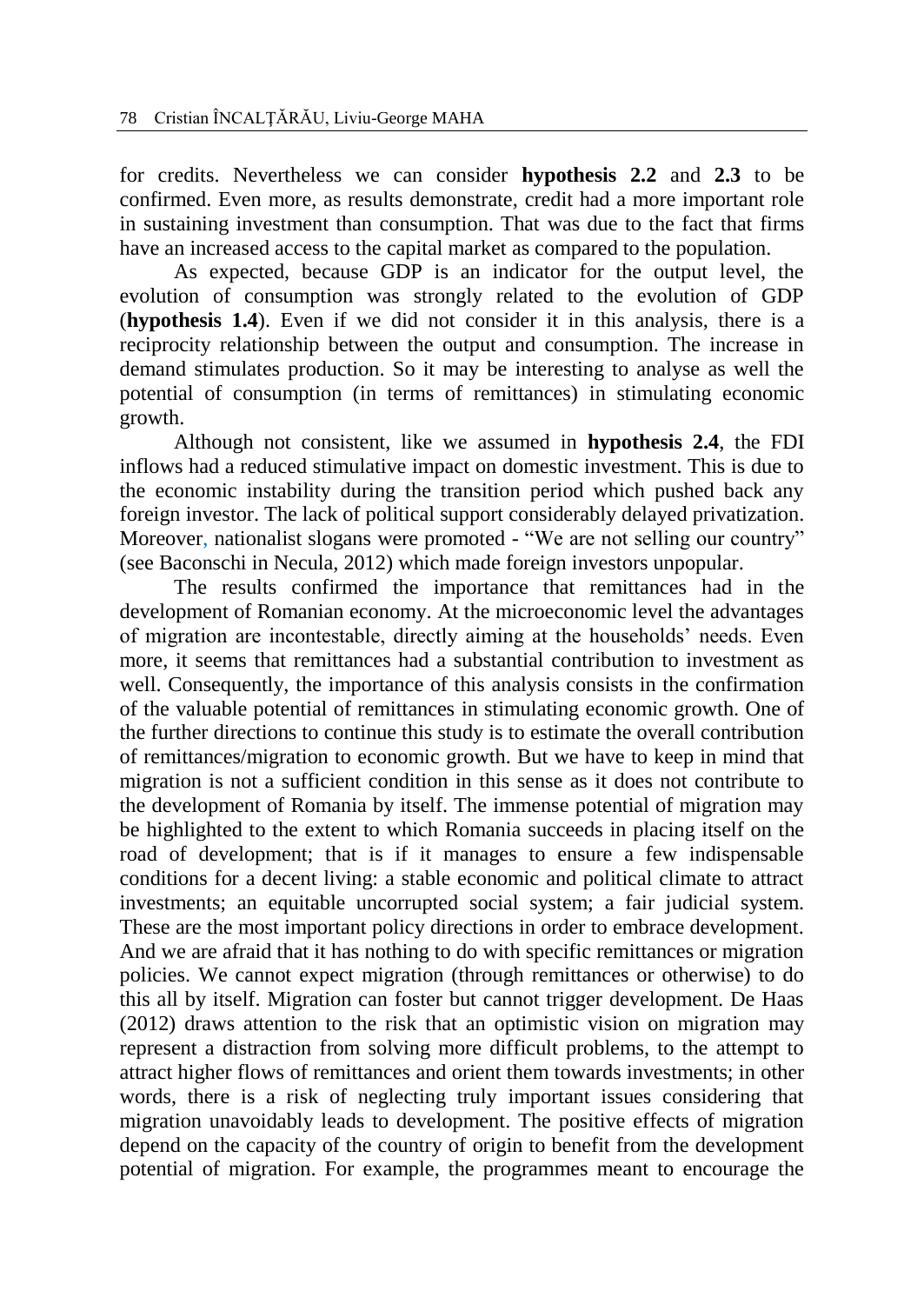investment remittances have low effects as the risks run by investments are perceived as too high due to an instable economic and/ or political climate; they will not be achieved despite the existence of investment encouragement policies (such as a percentage surplus to the invested sum); but on the other hand, the improvement of the economic environment will contribute to the investment of remittances by itself, even if such policies are absent. The policies for encouraging migrants to return home are another example. These programmes cannot be efficient. If the social, economic or political climate is unfavourable, the emigrant will not come back to the country of origin, irrespective of the measures to stimulate return; the emigrant may return at first, but he will go back abroad later on. The improvement of the standard of living will contribute to the emigrants' return and the discouragement of emigration, without implementing any measures for this purpose.

# **6. Concluding remarks**

The overall vision on the phenomenon of international migration and on the impact on the emigrants' country of origin through remittances was different, varying from *optimism to pessimism.* The most recent theoretical approaches are the "pluralist" ones combining the negative and positive effects within the same vision and transposing the evolution of the migration process into development. The optimism on migration is centred on the positive effects of the emigrants' transfers. The accumulation of capital is the main reason for migration worldwide and in Romania, as well. First, at least at the macroeconomic level, the benefits of migration cannot be contested. That is, the potential emigrant makes his own cost-benefit analysis before emigration; if decided to leave, it means that he considers migration would bring more benefits than the incurred costs. The main benefit mainly consists in the amounts acquired to satisfy their needs.

The results of the econometric analysis in the case of Romania confirm the contribution of remittances to the increase in household consumption and investments. Moreover, contrary to expectations, the relation between remittances and investments is even stronger than the one between remittances and consumption of households. The main explanation consists in including only the quantifiable data to the econometric approach, namely the remittances sent by formal channels. These formal channels are preferred for safety reasons when higher amounts are involved and they can be easily used to purchase durable goods or improve housing conditions, etc. (expenditure included in the gross formation of fixed capital in households). Another explanation consists in households' behaviour which considers migration a strategy for accumulating capital in order to achieve an important pre-established objective. The results are in accordance with those recorded in the research conducted by Soros Foundation Romania and IASCM (2011) - which showed that migration was a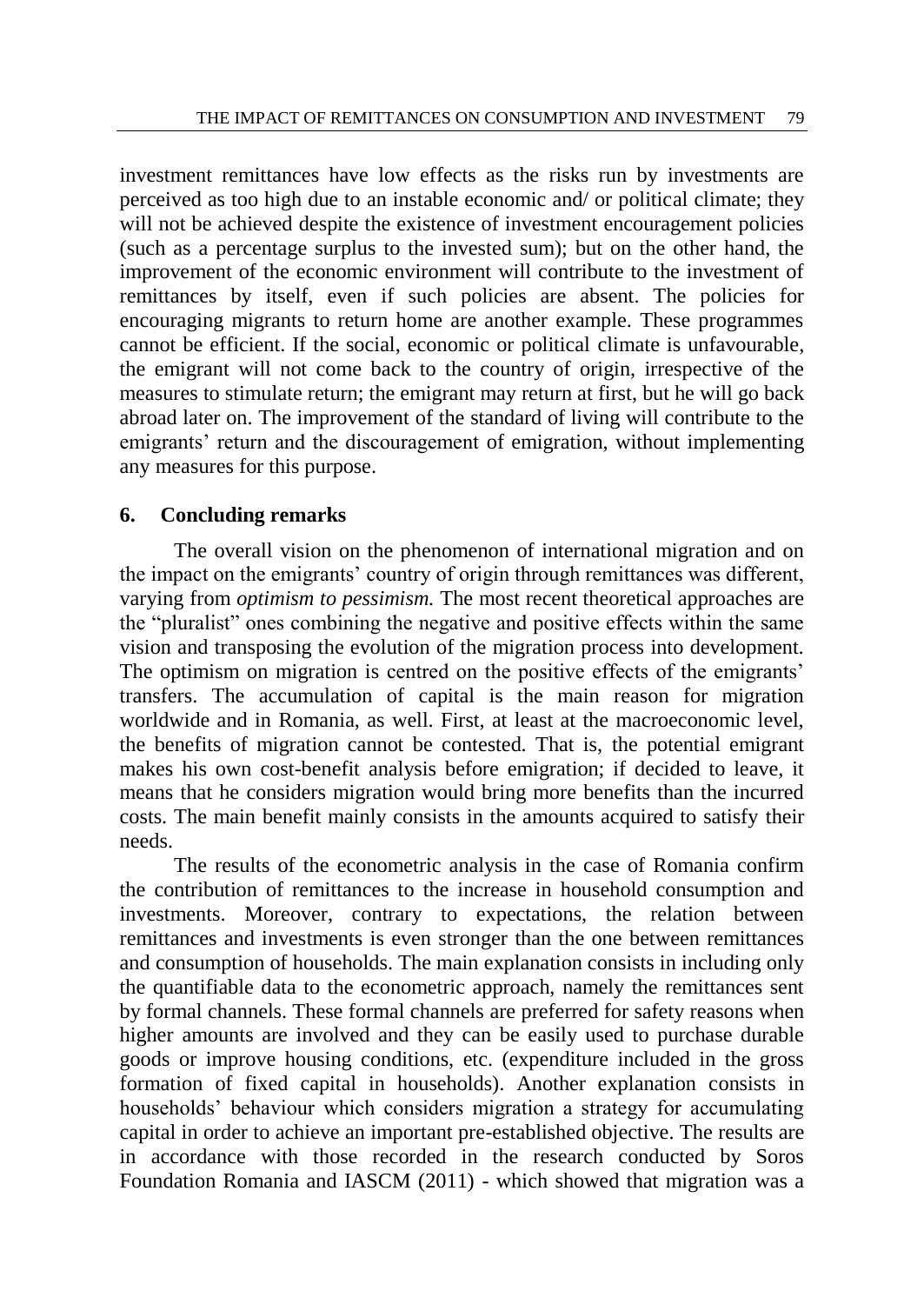strategy to achieve a certain goal, to save money - revealing a higher contribution of remittances to the achievement of investments as compared to the contribution to household consumption.

The importance of the analysis consists in pointing out the considerable contribution of remittances to investment as well and not only to consumption; therefore we can say that remittances have a valuable potential to stimulate economic growth. But we do not expect migration to trigger development by itself. Migration is a safety valve which allows reactions to the slow adaptability of Romanian society, the resistance of the old economic, social or political structures; but, even though it has its own mechanism to trigger changes, this process has to start inversely, from Romania. The positive effects of migration depend on the support of Romanian society in general and of the authorities in particular, so as to bring the changes needed by Romania to follow the path of development (which will gradually discourage migration). Otherwise, migration has its own mechanisms to support itself and even grow thus endangering the development of Romania.

# **References**

Abreu, A. (2010), *The New Economics of Labor Migration: Beware of Neoclassicals Bearing Gifts*, Association for Social Economics, Downloaded in January 2011 from SpringerLink.

Acosta, P. (2007), *Entrepreneurship, Labour Markets and International Remittances: Evidence from El Salvador*, in Özden, C., Schiff, M. (eds.), "International Migration, Economic Development & Policy", Washington, DC: Copublication World Bank and Palgrave Macmillan, pp. 141-160.

Anuarul Statistic al României 2010 (2011), accessed in January 2012 at http://www.insse.ro/cms/rw/pages/anuarstatistic2010.ro.do.

Agung, I., Ngurah, G. (2009), *Time Series Data Analysis Using EViews*, Singapore: John Wiley & Sons (Asia).

Blackwell, M., Seddon, D. (2004), *Informal Remittances from the UK - Values, Flows and Mechanisms*, March 2004, A Report to DFID, Overseas Development Group Norwich. Accessed in May 2011 at<http://www.apgml.org/> frameworks /docs/8/uk\_remittances.pdf.

Bleahu, A. (2004), *Romanian migration to Spain. Motivation, networks and strategies in* Pop, D. (ed.) *New Patterns of Labour Migration in CEE*, pp. 20-36, AMM, OSF- CENPO Publishing house. Accessed in December 2009 at http://pdc.ceu.hu/archive/00003393/01/romanian\_ migration\_to\_spain.pdf.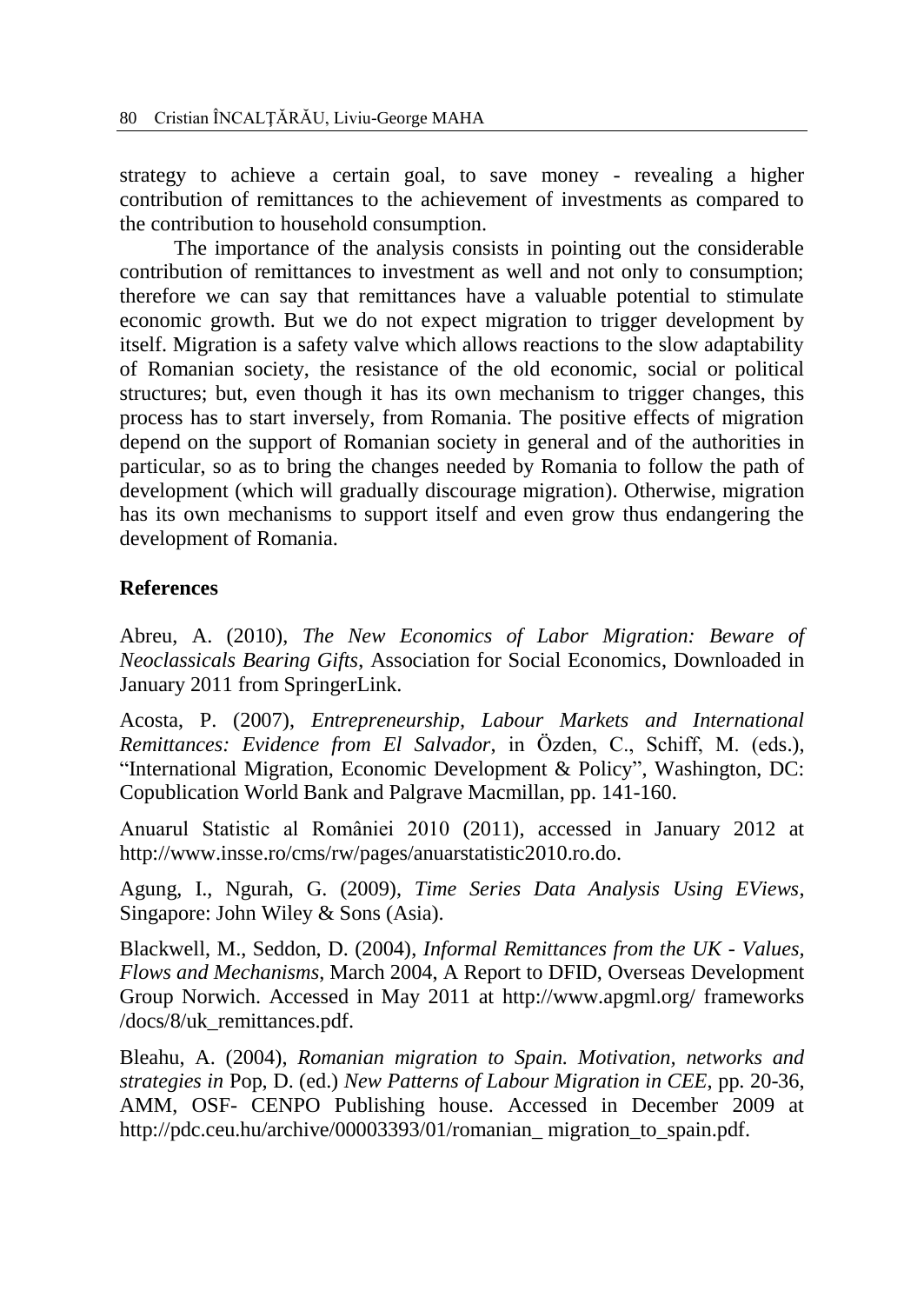Castles, S. (2008), *Development and migration – migration and development: what comes first?*, International Migration Institute, Oxford University, Social Science Research Council Conference Migration and Development: Future Directions for Research and Policy, accessed in January 2012 at http://www.imi. ox.ac.uk/pdfs/S%20Castles%20Mig%20and%20Dev%20for%20SSRC%20April %2008.pdf.

Conway, D., Cohen, J. H. (1998), *Consequences of migration and remittances for Mexican transnational communities*, Economic Geography, Vol. 74, No. 1, pp. 26–44, accessed in November 2010 from Wiley Online Library.

Cucuruzan, R. E. (2009), *Migraţia şi mobilitatea forţei de muncă din România în contextul integrării europene*, Cluj-Napoca: Editura Fundaţiei pentru Studii Europene Ideea Europeană.

Dăianu, D., Voinea, L., Tolici, M. (eds.) (2001), *Balance of payments financing in Romania, The role of remittances*, accessed in March 2011 at http://pdc.ceu.hu/archive/ 00002165/01/role\_of\_remittances.pdf.

De Haas (2012), *The Migration and Development Pendulum: A Critical View on Research and Policy*, International Migration, Vol. 50, Issue 3, pp. 8-25, accessed in September 2012 from Wiley Online Library.

De Haas, H. (2007a), *Migration and Development A Theoretical Perspective.* Center On Migration, Citizen And Development Working Paper No. 29, presented at the conference  $\Box$ Transnationalisation and Development(s): Towards a North-South Perspective", Center for Interdisciplinary Research, Bielefeld, Germany, May 31 - June 01, 2007, accessed in July 2010 at http://www.unibielefeld.de/tdrc/ag\_comcad/ downloads/workingpaper\_29\_deHaas.pdf.

De Haas, H., Plug, R. (2004), *Cherishing the goose with the golden eggs: trends in migrant remittances from Europe to Morocco 1970–2004*, Forthcoming in International Migration Review, Vol. 40, Issue 3, pp. 603–634, accessed in May 2011 at http://www.heindehaas.com/Publications/de%20Haas%20and %20Plug %202006%20-%20Cherising%20the%20Goose%20with% 20the%20 Golden% 20Eggs%20-%20IMR%2040(3).pdf.

ECFIN (2004), *EU Survey on Workers' Remittances from the EU to Third Countries*, 28 Aprilie, Brussels: Directorate General Economic and Financial Affairs (ECFIN), European Commission, accessed in September 2011 at http://ec.europa.eu/economy\_finance/publications/ publication6422\_en.pdf.

European Investment Bank/Facility for Euro-Mediterranean Investment and Partnership (2006), *Study on Improving the Efficiency of Workers' Remittances in Mediterranean Countries*, Ecorys, Rotterdam, accessed in November 2010 at http://www.eib.org/attachments/country/femip\_workers\_ remittances\_en.pdf.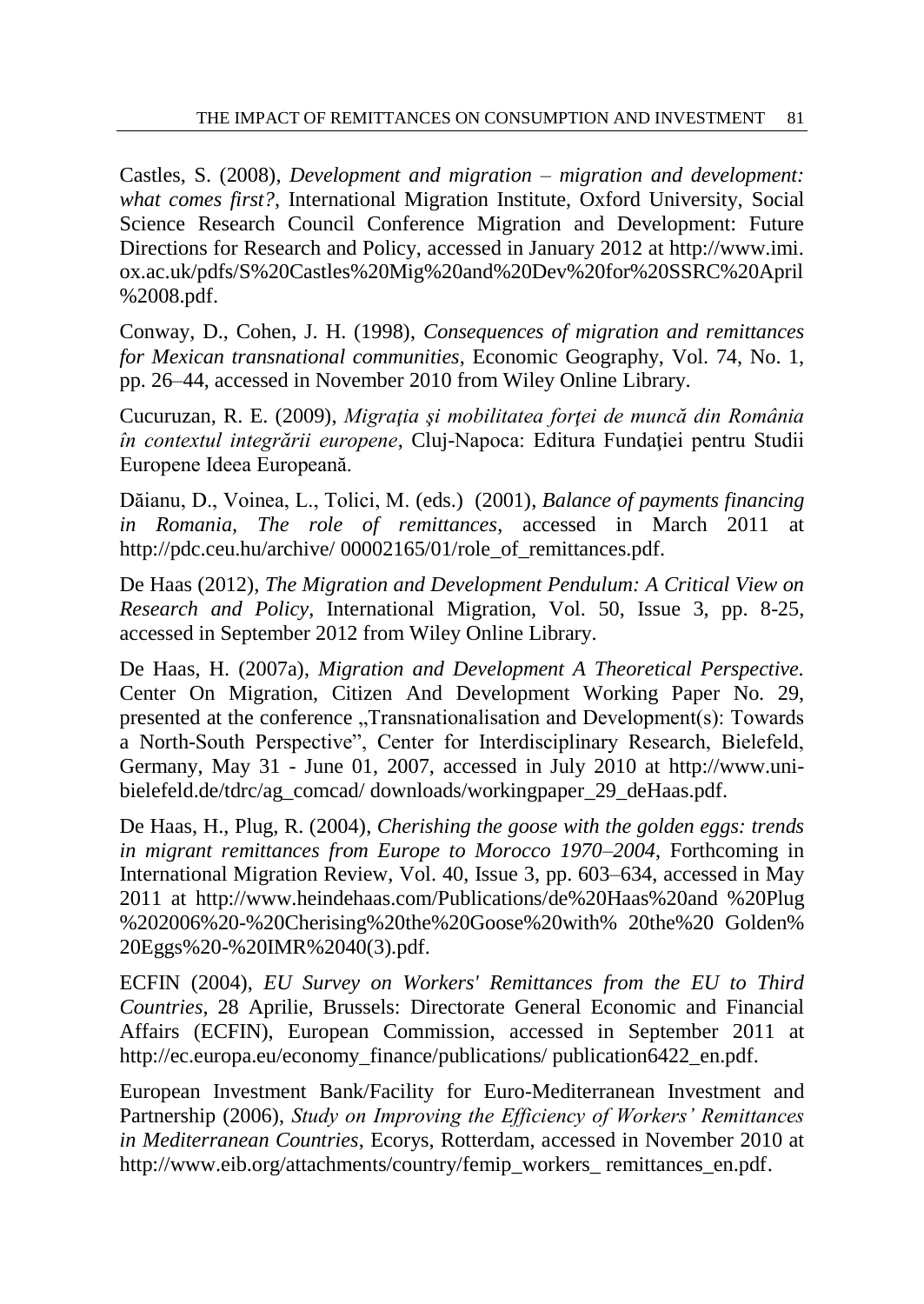Ghişeul Bancar (2005) *Romanii fac cozi la credite doar cu buletinul*, 16 March., accessed in February 2012 at http://www.ghiseulbancar.ro/ articole/54/811/ Romanii fac cozi la credite doar cu buletinul.htm.

Giuliano, P., Ruiz-Arranz, M. (2005), Remittances, Financial Development and Growth, *IMF Working Papers*, accessed in July 2011 at [http://www.imf.org/external/pubs/ft/wp/2005/wp05234.pdf.](http://www.imf.org/external/pubs/ft/wp/2005/wp05234.pdf)

Griffiths, W. E., Hill, R. C., Lim, M. A. (2008), *Using EViews for Principles of*  Econometrics, 3<sup>th</sup> edition, Wiley: Hoboken, NJ, SUA.

Grigoraş, V. (2006), *Consecinţe şi proiecte - Venituri şi investiţii din migraţie in*  Sandu, D. (coordonator) (2006) *Locuirea temporară în străinătate. Migraţia economică a românilor: 1990-2006*, Fundaţia pentru o Societate Deschisă, November 2006, pp. 41-47*,* accessed in November 2009 from [www.osf.ro.](http://www.osf.ro/)

Hatton, T.J., Williamson, J.G. (1998), *The Age of Mass Migration*, New York: Oxford University Press.

Holland, D., Fic, T., Rincon-Aznar, A., Stokes, L., Paluchowski, P. (2011), *Labour mobility within the EU - The impact of enlargement and the functioning of the transitional arrangements*. *Final Report – Country Case Studies*, National Institute of Economic and Social Research, July, acccessed in March 2012 at [http://ec.europa.eu/social/BlobServlet?docId=7191&langId=en.](http://ec.europa.eu/social/BlobServlet?docId=7191&langId=en)

International Monetary Fund (IMF) (2005), *World Economic Outlook*, International Monetary Fund, Washington DC. Accessed in November 2009 from [www.imf.org.](http://www.imf.org/)

Încaltărău, C., Maha, L. G. (2011), Remittances and Economic Growth, *Transformations in Business & Economics*, Vol. 10, No 2 (23), Supplement B, 2011.

Jongwanich, J. (January 2007), *Workers' Remittances, Economic Growth and Poverty in Developing Asia and the Pacific Countries*, United Nations, Economic and Social Comission for Asia and the Pacific, *Working Paper 07/01*, accessed in June 2010 http://www.unescap.org/pdd/publications/ workingpaper /wp\_07\_01.pdf.

Kapur, D. (2003), *Remittances: the New Development Mantra*, Paper prepared for the G-24 Technical Group Meeting, August 2003, accessed in August 2011 at http://www.wcfia.harvard.edu/ sites/default/files/795\_\_Kapur.pdf.

Katseli, L. T., Lucas, Robert E.B., Xenogiani, T. (2006), *Effects of Migration on Sending Countries: What Do We Know?*, OECD Development Centre, Working Paper No. 250, accessed in November 2009 at [http://www.un.org/esa/](http://www.un.org/esa/population/migration/turin/Symposium_Turin_files/P11_Katseli.pdf) [population/migration/turin/Symposium\\_Turin\\_files/P11\\_Katseli.pdf.](http://www.un.org/esa/population/migration/turin/Symposium_Turin_files/P11_Katseli.pdf)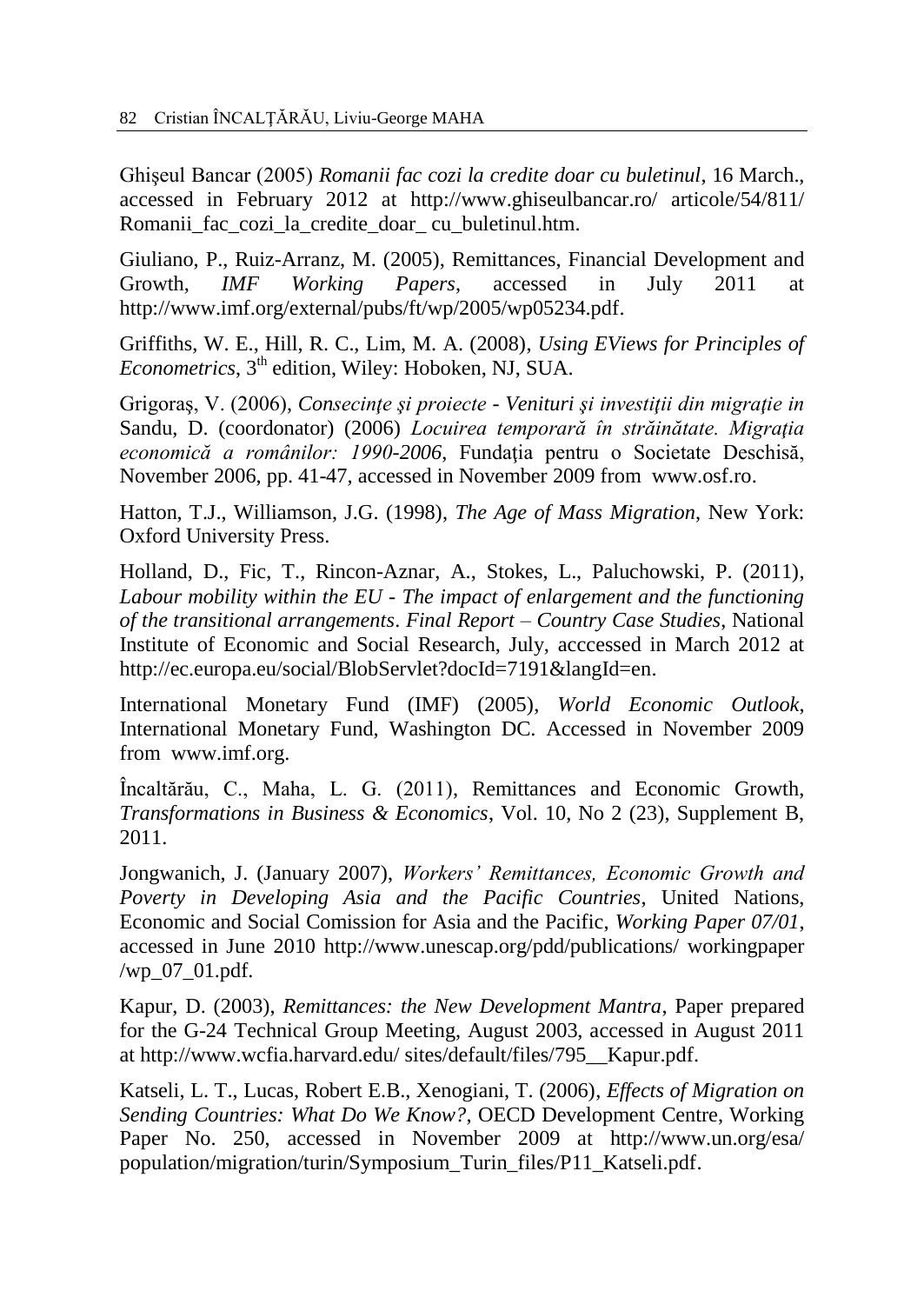Kireyev, A. (2006), The Macroeconomics of Remittances: The Case of Tajikistan, *International Monetary Fund Working Paper 06/02*, Washington, DC, accessed in January 2011 at [http://www.imf.org/external/pubs/ft/wp/2006](http://www.imf.org/external/pubs/ft/wp/2006%20/wp0602.pdf)  [/wp0602.pdf.](http://www.imf.org/external/pubs/ft/wp/2006%20/wp0602.pdf)

Lăzăroiu, S., Alexandru, M. (2008), *Romania* in Honekopp, E., Mattila, H.(2008) *Permanent or Circular Migration? Policy Choices to Address Demographic Decline and Labour Shortages in Europe*. Budapest: IOM Regional Mission for Central and Eastern Europe, pp. 215-258. Accessed in May 2011 at [http://www.iom.hu/PDF/ARGO\\_permanent%20or%20circular%20](http://www.iom.hu/PDF/ARGO_permanent%20or%20circular%20migration.pdf) [migration.pdf.](http://www.iom.hu/PDF/ARGO_permanent%20or%20circular%20migration.pdf)

Litan, C. (2009), *On the Macroeconomic Impact of Remittances in Romania*, Studia Universitatis Babeş Bolyai, Oeconomica, Vol. 54, Issue 2, pp. 21-36, accessed in November 2011 at [www.studia.ubbcluj.ro/download/pdf/469.pdf.](http://www.studia.ubbcluj.ro/download/pdf/469.pdf)

Mallick, H. (October 2008), *Do Remittances Impact the Economy? Some Empirical Evidences from a Developing Economy,* Working Paper 407, Centre for Development Studies, Trivandrum, India, accessed in April 2010 from IDEAS RePEc.

Martin P.L., Taylor, J.E. (1996), *The anatomy of a migration hump in* Taylor, J.E (ed.) (1996) *Development strategy, employment, and migration: Insights from models*, pp. 43-62, Paris: OECD, Development Centre.

McCormick, B., Wahba, J. (2003), *Return international migration and geographical inequality: The case of Egypt*, Journal of African Economies, Vol. 12, No. 4, pp. 500–532, accessed in November 2010 at [http://jae.oxfordjournals.](http://jae.oxfordjournals.org/content/12/4/500.full.pdf+html) [org/content/12/4/500.full.pdf+html.](http://jae.oxfordjournals.org/content/12/4/500.full.pdf+html)

More, I. (2009), *Immigracion y remesas informales en Espana, Ministerio de Trabajo e Inmigracion*. Accessed in January 2012 at [http://extranjeros.mtin.es](http://extranjeros.mtin.es/) /es/ObservatorioPermanenteInmigracion/Publicaciones/archivos/Inmigracion\_y\_ remesas\_informales\_en\_Espana.pdf.

Necula, F. (2012), *Baconschi: Lozinca "Nu ne vindem ţara" a făcut rău României*, 10 April, Ziare.com, accessed in November 2012 at http://www.ziare.com/teodor-baconschi/pdl/baconschi-lozinca-nu-ne-vindemtara-a-facut-rau-romaniei-1161139.

Noica, R., Stoiciu,V. (2006), *Raport de cercetare pe tema migraţiei forţei de muncă. Aspecte sociale şi instituţionale ale fenomenului*, Societatea Academica din Romania, accessed in March 2011 at http://www.sar.org.ro/files /Raport%20Social.doc.

Sandu, D. (2006a), *Explorarea Europei prin migraţii pentru muncă:1990-2006 in* Sandu, D. (coordonator) (2006) *Locuirea temporară în străinătate. Migraţia*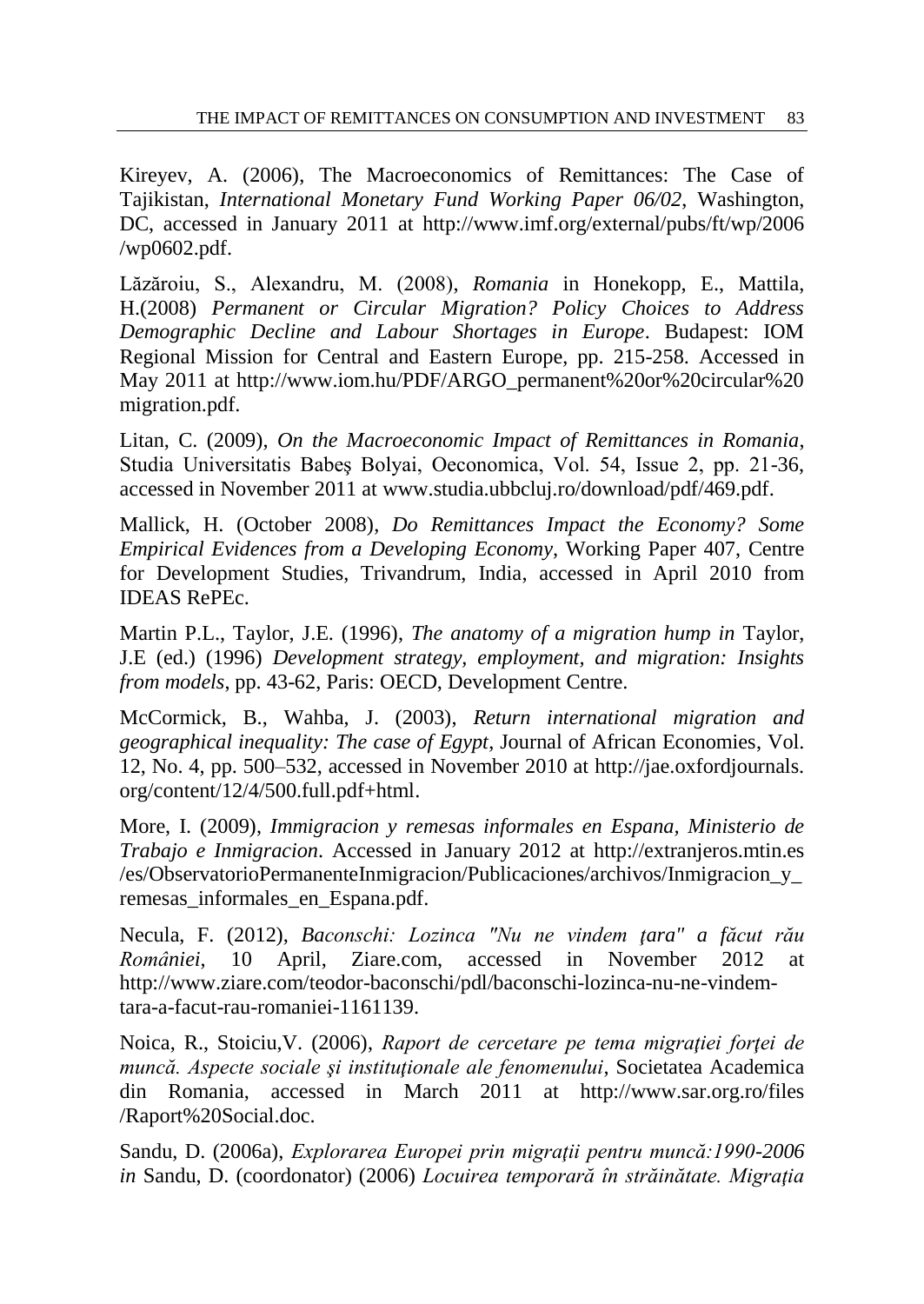economică a românilor: 1990-2006, Fundația pentru o Societate Deschisă, November 2006, pp. 17-39*.*, accessed in November 2009 from [www.osf.ro.](http://www.osf.ro/)

Sandu, D. (2006b), *Consecinţe şi proiecte - Mentalităţi in* Sandu, D. (coordonator) (2006). *Locuirea temporară în străinătate. Migraţia economică a românilor: 1990-2006*, Fundația pentru o Societate Deschisă, November 2006, pp. 55-62, accessed in November 2009 from [www.osf.ro.](http://www.osf.ro/)

Sandu, D., Radu, C., Constantinescu, M., Ciobanu, O. (2004), *A Country Report on Romanian Migration Abroad: Stocks and Flows after 1989*, Studiu pentru Centru Multicultural din Praga, accessed in June 2011 from [www.migrationonline.cz.](http://www.migrationonline.cz/)

Săvulescu Voudouri, M., Campbell, H. W., Branda, A., Popa, R. (2007), *Guest Workers from Former Socialist Countries. An aspect of Globalization; Soutern versus Northen Model: A comparative study,* in Campbell, H.W., Săvulescu Voudouri, M and Bîrsan, M. (2007), *Romanian Migration in a "Runaway World"*, Cluj-Napoca: Efes Publishing House.

Skeldon, R. (1997), *Migration and development: A global perspective*, Essex: Longman.

Soros Foundation România, International Agency for Source Country Migration (2011), *Maximizarea impactului fenomenului migraţiei asupra dezvoltării*, *Considerente generale ale cercetării, concluzii, studiu de caz*, accessed in June 2011 from www.soros.ro.

Stark O, Levhari D. (1982), On Migration and Risk in LDCs*, Economic Development and Cultural Change*, Vol. 31, Issue 1, pp.191-196, accessed in November 2011 from Jstor.

Stark O., Bloom, D.E. (1985), The New Economics of Labor Migration, *American Economic Review*, No. 75, pp. 173-178.

Stoiciu, V. (coord.), Stănculescu, M., Alexe, I., Moţoc, L. (2011), *Impactul crizei economice asupra migraţiei forţei de muncă româneşti*, Fundaţia Friedrich‑Ebert România, Bucureşti, accessed in March 2012 at [http://www.fes.ro/common/pdf/Impactul%20crizei.pdf.](http://www.fes.ro/common/pdf/Impactul%20crizei.pdf)

Taylor, J. E. (1999), *The New Economics of Labour Migration and the Role of Remittances in the Migration Process*, International Migration*,*, Vol. 37, Issue 1, pp. 63-88, accessed in April 2010 from InterScience.

Taylor, J. E. (2006), *International Migration and Economic Development*, United Nations, Population Division, Department of Economic and Social Affairs. Paper presented at the International Symposium on International Migration and Development, Torino, Italy, accessed in November 2009 at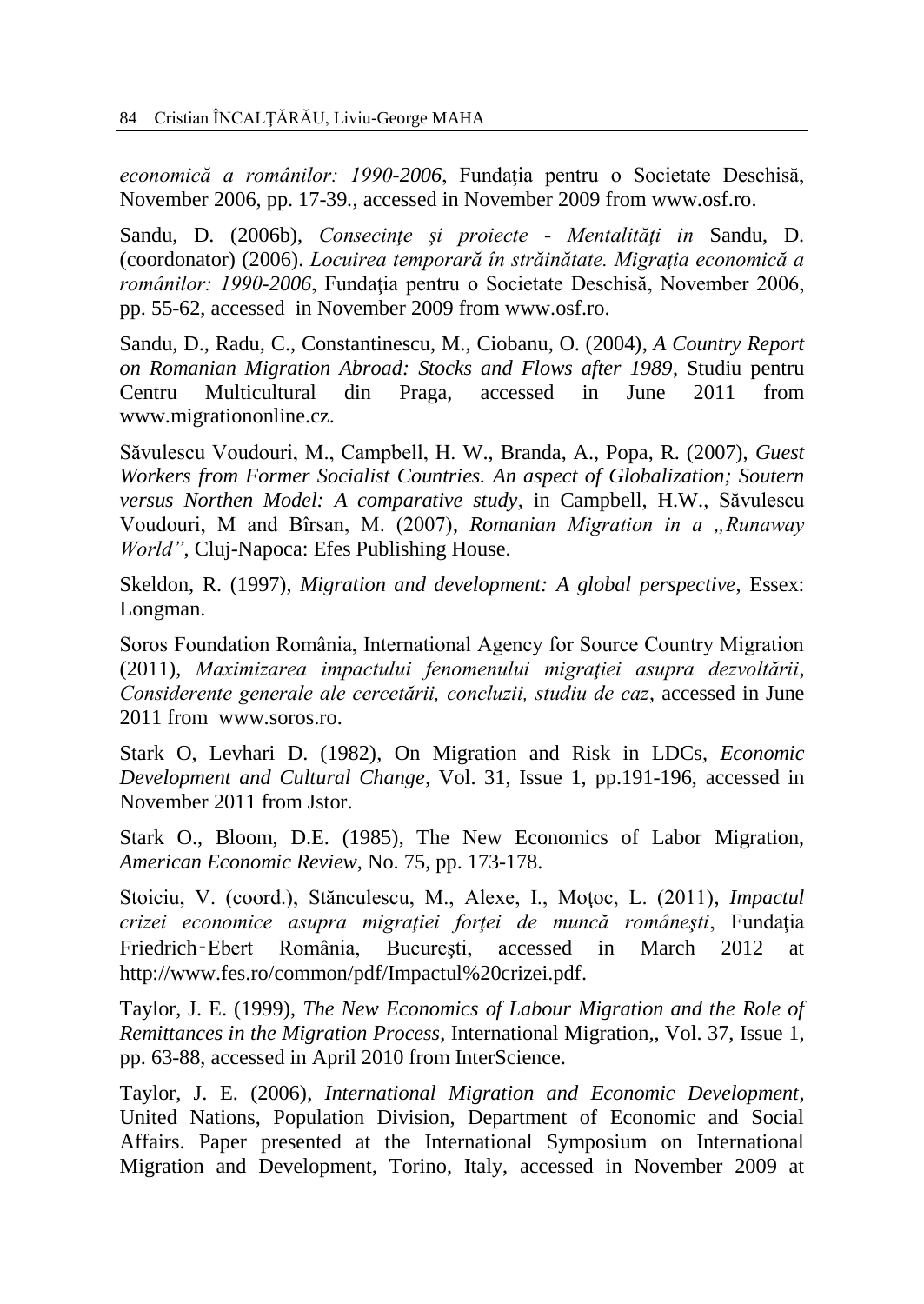[http://www.un.org/esa/population/migration/turin/Symposium\\_Turin\\_files/P09\\_](http://www.un.org/esa/population/migration/turin/Symposium_Turin_files/P09_SYMP_Taylor.pdf) [SYMP\\_Taylor.pdf.](http://www.un.org/esa/population/migration/turin/Symposium_Turin_files/P09_SYMP_Taylor.pdf)

Taylor, J. E., Arango, J., Hugo, G., Kouaouci, A., Massey, D. S., Pellegrino, A. (1996), International Migration and National Development, *Population Index*, Vol. 62, No. 2, pp. 181-21, accessed in May 2010 from Scribd. [http://www.scribd.com/doc/20270489/Massey-Et-Al-International-Migration](http://www.scribd.com/doc/20270489/Massey-Et-Al-International-Migration-and-National-Development)[and-National-Development.](http://www.scribd.com/doc/20270489/Massey-Et-Al-International-Migration-and-National-Development)

The Network, Intelligent Society Group (2011), *Global Talent Mobility Survey*, accessed in November 2011 at <http://img.bestjobs.ro/common> /pr/BestJobs\_ Mobilitatea\_ Fortei\_de\_Munca\_ 2011\_12\_12.pdf.

Toth, A., Toth, G. (2006), *Consecinţe şi proiecte - Orientarea antreprenorială* in Sandu, D. (coordonator) (2006). *Locuirea temporară în străinătate. Migraţia*  economică a românilor: 1990-2006, Fundația pentru o Societate Deschisă, November 2006, pp. 49-53*,* accessed in November 2009 from [www.osf.ro.](http://www.osf.ro/)

Toth, G. (2009), *Remiterile de bani ale migranţilor români din regiunea Madrid si paternurile de utilizare a acestora*, in Sandu, D. (coord.) (2009), "Comunități româneşti în Spania", pp. 129-141, accessed in May 2011 from ww.soros.ro.

Woodruff, C., Zenteno, R. (2001), *Remittances and Microenterprises in Mexico*, ITESM-Guadalajara, Mexic, 14 August, accessed in February 2010 from Social Science Research Network. www.eurofound.europa.eu/pubdocs/2003/109/ en/1/ef03109en.pdf.

Zamfir, C., Stănescu, I., Ilie, S. (2010), *Dupa 20 de ani: optiuni pentru România*, Academia Română, Institutul National de Cercetari Economice, Institutul de cercetare a calităţii vieţii, accessed in August 2011 at http://www.iccv.ro/ sites/default/files/ICCV\_Romania\_dupa\_20\_de\_ani.pdf.